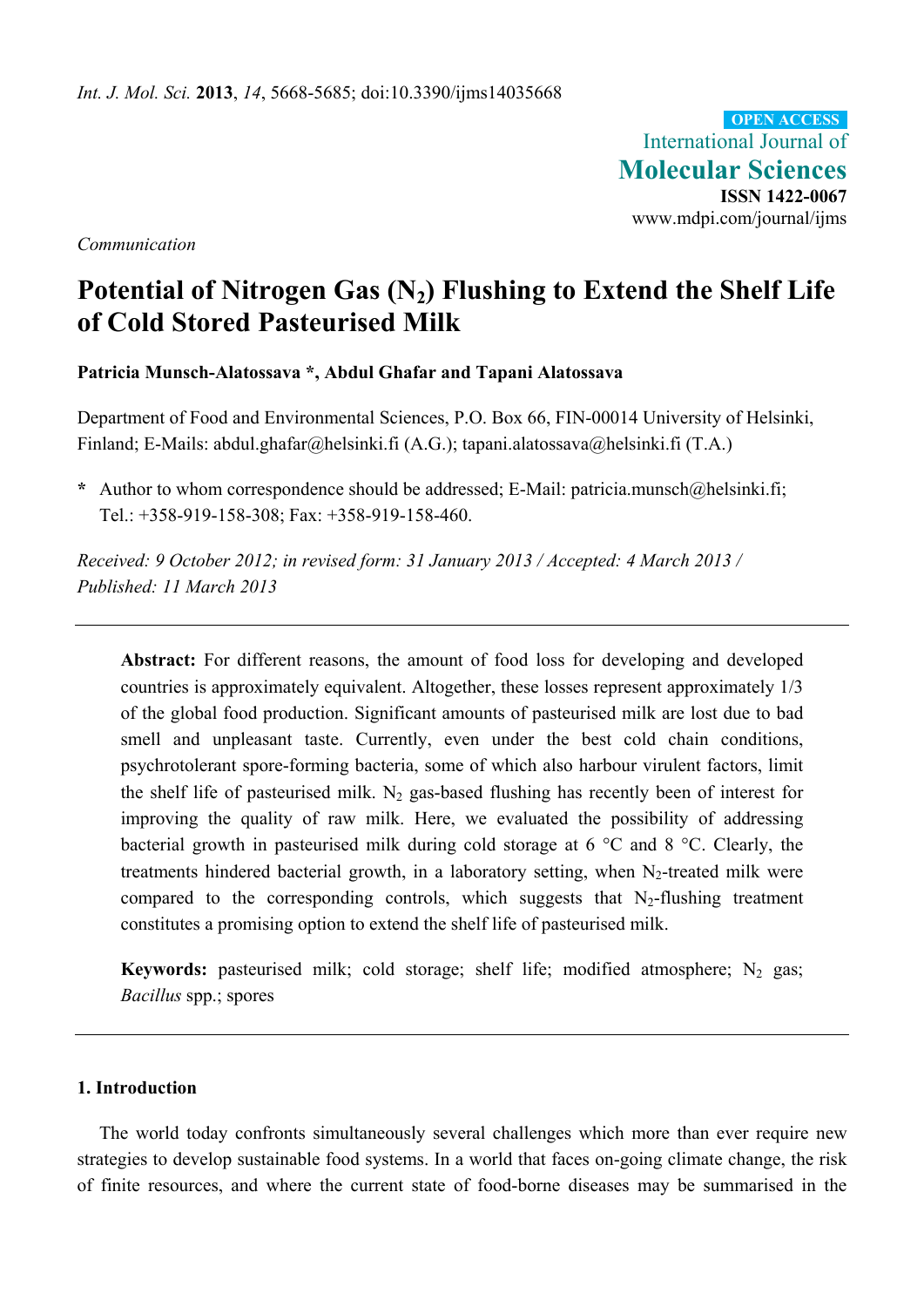following way "the challenges of 20 years ago persist while new ones continue to emerge" [1], all steps of food production, storage, and processing through distribution are being challenged.

The issue of whether the world's current food production is sufficient is debatable. Some argue that the continuing population and consumption increase implies that the global food demand will need to increase by 70% to 100% [2]. Others believe that global food production only suffers from serious deviations [3], but all parties have highlighted the tremendous waste from production to consumption for developing and developed countries. Roughly one-third of the edible parts of food produced for human consumption is lost or wasted [4]. The wastage of milk at the consumption level is very high in industrialised countries. For British households, it is estimated that 38% of milk is discarded because of bad smell/taste and 37% because it has expired [5]. In developing regions, wastage of milk occurs mainly during postharvest handling, storage, and distribution [4].

According to the FAO, approximately 80% of the milk consumed worldwide is obtained outside of the set standards; cold chain-based storage is generally not applicable or affordable. In developed countries, on the other hand, an effective cold chain that ensures food safety from production until processing has spoiling bacteria which cause losses to the dairy industry. Psychrotrophic bacteria, which are capable of growing below 7 °C and which are present in raw milk, belong to numerous genera. These bacteria are known for producing extra-cellular enzymes (proteases, lipases, phospholipases) many of which can withstand the classical heat treatments of milk [6]. With some exceptions (such as *B. cereus* or *Listeria* strains), most of these bacteria are considered benign. However, recent observations have shown that raw milk bacteria, whether mesophiles or psychrotrophs from conventional or organic production systems, carry antibiotic resistance (AR) features at levels that raise the question of whether cold storage of milk is actually promoting AR amplification [7–9].

In general, unpasteurised milk is considered a public health threat. Heat treatments, such as pasteurisation, aim to preserve food materials from spoilage and disease-creating microorganisms. Pasteurisation of raw milk can be achieved by several combinations of time and temperature, with the most widely applied comprising a 15 second heat treatment at 72 °C (HTST: high temperature, short time method; [10]). The treatments target two important pathogenic non-spore forming bacterial species present in raw milk (*Mycobacterium tuberculosis* and *Coxiella burnetti*) among the most heat resistant, and they destroy yeasts and moulds, Gram-negative bacteria as well as many Gram-positive bacteria. Pasteurisation seems however not to be the ultimate tool to control milkborne pathogens considering the increasing number of incidences in which foodborne pathogens are detected in fluid milk and ready-to-eat dairy products [11]. Although the standard for the bacteriological limit (expected to be below 100,000 cfu/mL prior to commingling with milk from another producer and not over 300,000 cfu/mL prior to pasteurisation, [12,13]) for raw milk in developed countries appears to be consensual, the limit for bacterial counts in pasteurised milk is expected to be below 20,000 cfu/mL in the United States ("Grade A" pasteurised milk) and should be below the range 5000 and 50,000 cfu/mL in Europe [12,13].

The shelf life of HTST pasteurised milk is estimated to range from 7 to 28 days [10]. In the US, the shelf life of fluid milk is between 1 to 3 weeks [14], whereas in Brazil, for example, the range drops to 3–8 days, mainly due to poor cold chain conditions [15].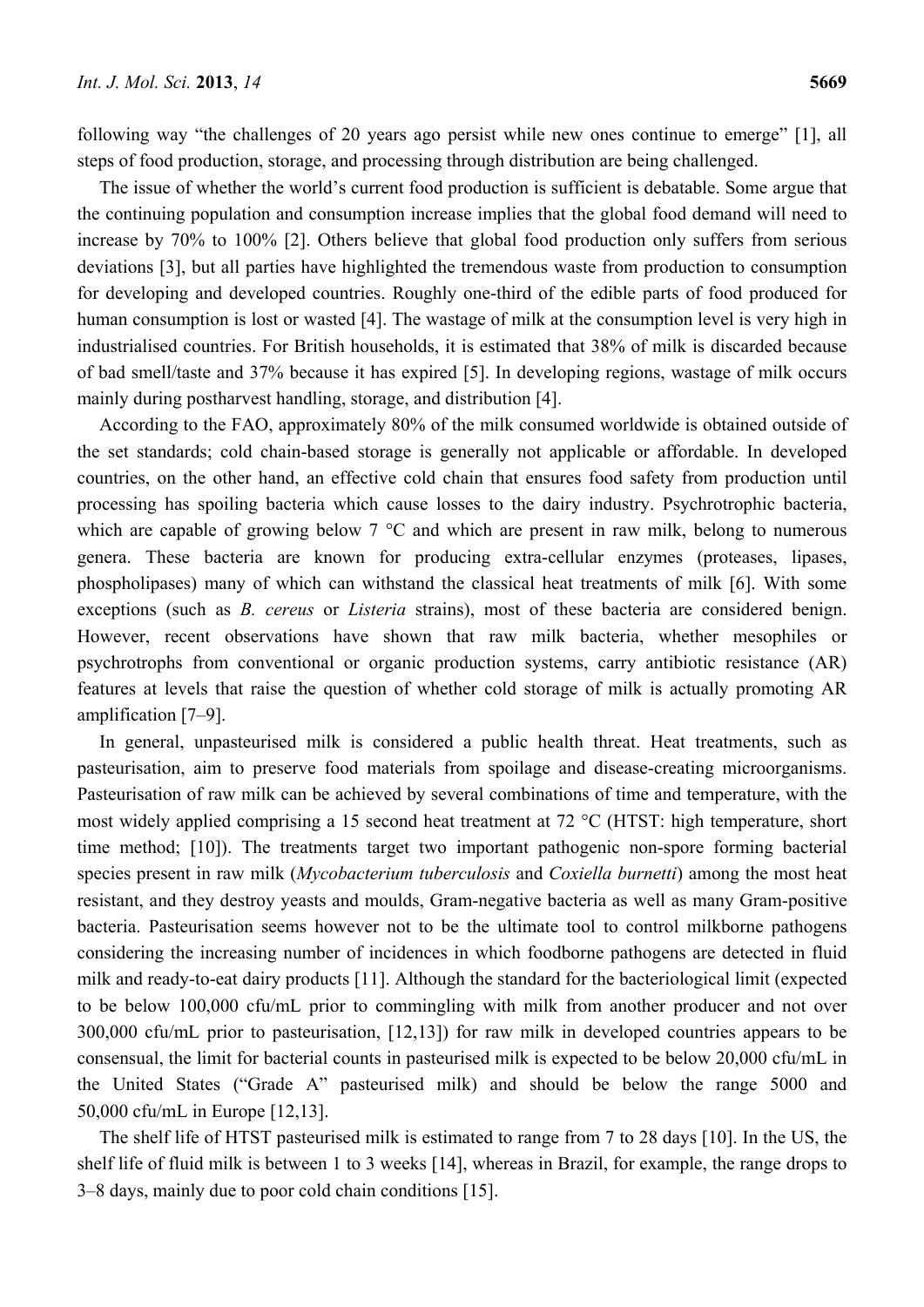If Gram-negative bacteria are encountered in pasteurised milk, their presence is usually indicative of failed pasteurisation or post-pasteurisation contamination; nevertheless, under the best pasteurisation conditions, bacterial growth and the resulting spoilage constitutes the major limiting factor in extending the shelf life of conventional HTST pasteurised milk [6,16,17]. Gram-positive psychrotolerant bacterial species are mainly implicated; different genera enter the raw milk as spores, survive the pasteurisation steps and germinate. Due to the ability of these bacteria to grow while producing spoilage enzymes at refrigeration temperatures, the degradation of milk components causes off-flavours or curdling of the milk. Extensive studies in the US have shown that, for cold stored HTST pasteurised milk, *Bacillus* spp. dominates in the early stages of cold storage (<7 days), whereas *Paenibacillus* spp. becomes predominant in the later stages (>10 days) [16–18].

The application of modified/controlled atmospheres to improve food storage is ancient; one early application of elevated  $CO<sub>2</sub>$  involved the preservation of meat carcasses on their way from New Zealand to Great Britain in the 1930s [19]. Numerous studies have reported the inhibition of bacterial growth following the addition of carbon dioxide to raw milk [20–24]. However, the treatments also promote the acidification of milk or the modification of its sensory properties. Two studies investigated the use of nitrogen  $(N_2)$ , considered an inert gas, to inhibit bacterial growth and the spoilage potential present in raw milk [24,25]. Both studies investigated a "closed system" with no possibility of gas exchange between the milk flasks and the environment. Recently, we investigated the possibility of applying  $N_2$  gas to raw milk that was cold stored in bottles/tanks and kept in an "open system". We observed that the treatments especially targeted phospholipases producers, including *Bacillus cereus*. Although not yet optimised,  $N_2$  gas flushed into raw milk constitutes an interesting perspective to improve raw milk quality at both laboratory and pilot plant scales [26–29].

To further investigate the applicability of  $N_2$  gas at the level of fluid milk, in the present study, we considered pasteurised milk that was stored and treated similarly to raw milk at laboratory scale and we examined the impact of the  $N_2$ -treatments on bacterial growth.

# **2. Results and Discussion**

#### *2.1. Microbiological Analyses*

#### 2.1.1. Retail Pasteurised Milk

For both control and N<sub>2</sub>-flushed pasteurised milks maintained at 6  $\degree$ C, the total counts (approximately 3.30 log cfu/mL at day 0, Figure 1A) remained the same until day 7. Then, a gradual increase in bacterial counts was observed for the control (C), contrary to the treated sample (N), for which only a moderate growth (approximately 0.5 log unit) was recorded over 14 days (Figure 1A). For the samples stored at 8 °C, at first, the bacterial growth was low for both conditions (Figure 1B). After 7 days in storage, at every sampling day, the counts from flushed milk (N) were at least 2.9 log units lower than for the control (C) (Figure 1B). Clearly, the  $N_2$  treatment impacted the rate of bacterial growth.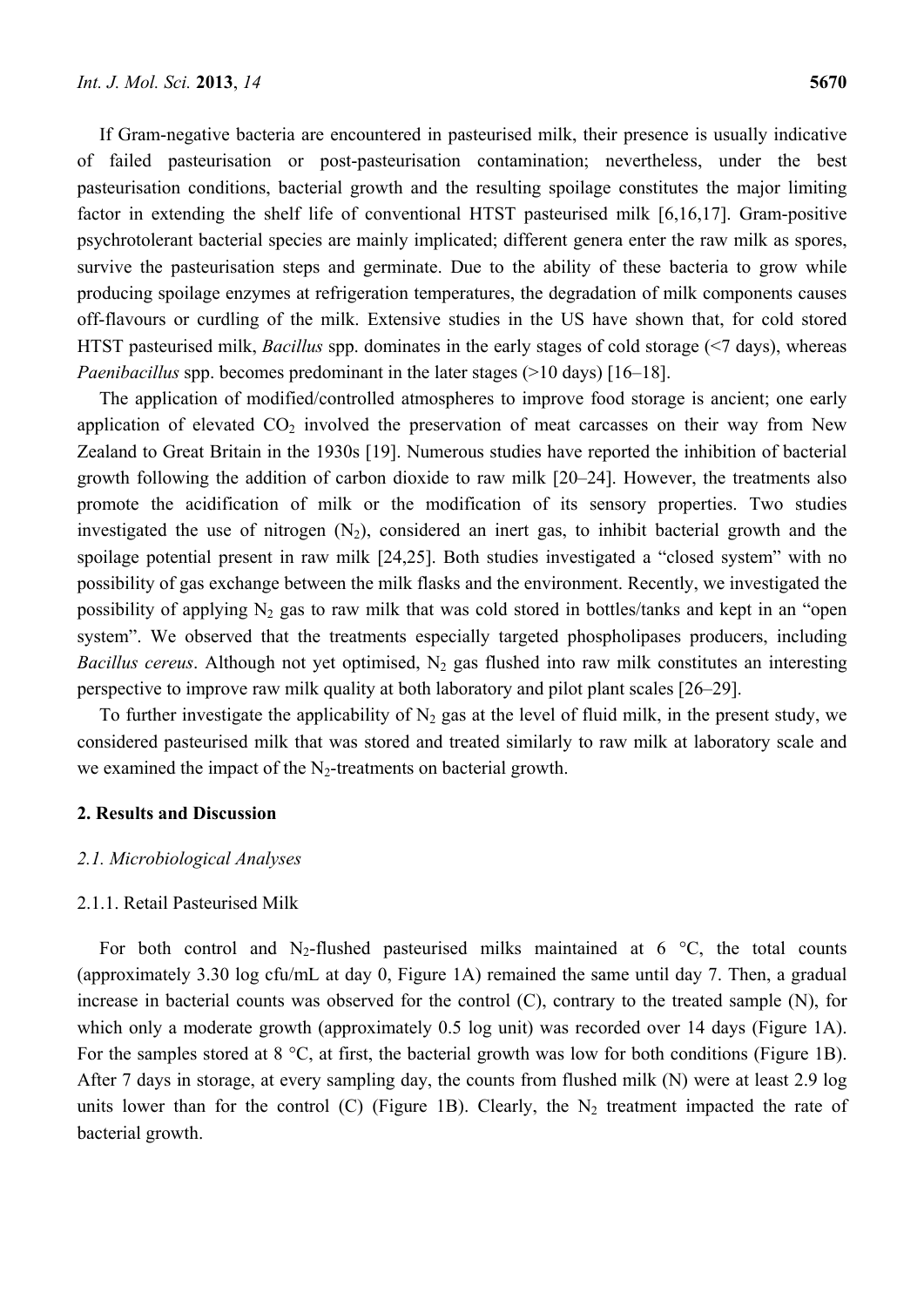Figure 1. Total aerobic bacterial counts (log cfu/mL) on plate count agar (PCA) from retail pasteurised milk sample P3 stored at 6 °C (**A**), and from sample P6 stored at 8 °C (**B**). (C: control, N: N<sub>2</sub> flushing). Error bars  $= \pm SD$  from triplicate platings.



The fact that any temperature rise, even minor, favours bacterial growth in milk is well known [6]. The comparison of the differences of counts in log-units between initial and final sampling points between C and N (3.2/C and 0.7/N, Figure 1A, and 5.4/C and 2.7/N, Figure 1B) showed that the hindrance of bacterial growth was best realised by combining storage at lower temperatures together with  $N_2$  flushing. At the level of pasteurised milk, additional studies are required to determine the limitations of  $N_2$ -gas treatment efficiency imposed by the storage temperatures. As already observed for raw milk, N<sub>2</sub>-based treatments proved to still be efficient at 12  $^{\circ}$ C for up to 48 h [27]. The factor within the initial microflora (bacterial types, total load) and the storage temperature that mainly impacts  $N_2$ -treatment efficiency requires further investigation.

## 2.1.2. Bacterial Counts Following Heat Treatments of Milk Samples

After 14 days of cold storage, both pasteurised milk samples P3 and P6 showed lower counts of heat resistant bacteria (Figure 2) compared to the corresponding total counts (Figure 1A,B). Interestingly, following the heat treatments, the counts retrieved from P3/N and P6/N were slightly lower compared to their corresponding controls (P3/C and P6/N), which suggests that the  $N_2$  gas flushing treatment applied over 14 days did not stimulate massive sporulation of aerobic bacteria. Considering the considerable diversity of spore-formers present in milk, more studies are needed to investigate whether some species might be sporulating under the  $N_2$  gas treatment. Nevertheless, preliminary observations from isolates selected from pasteurised milk showed that sporulation did not occur under the N<sub>2</sub>-treatments at 6 °C [30].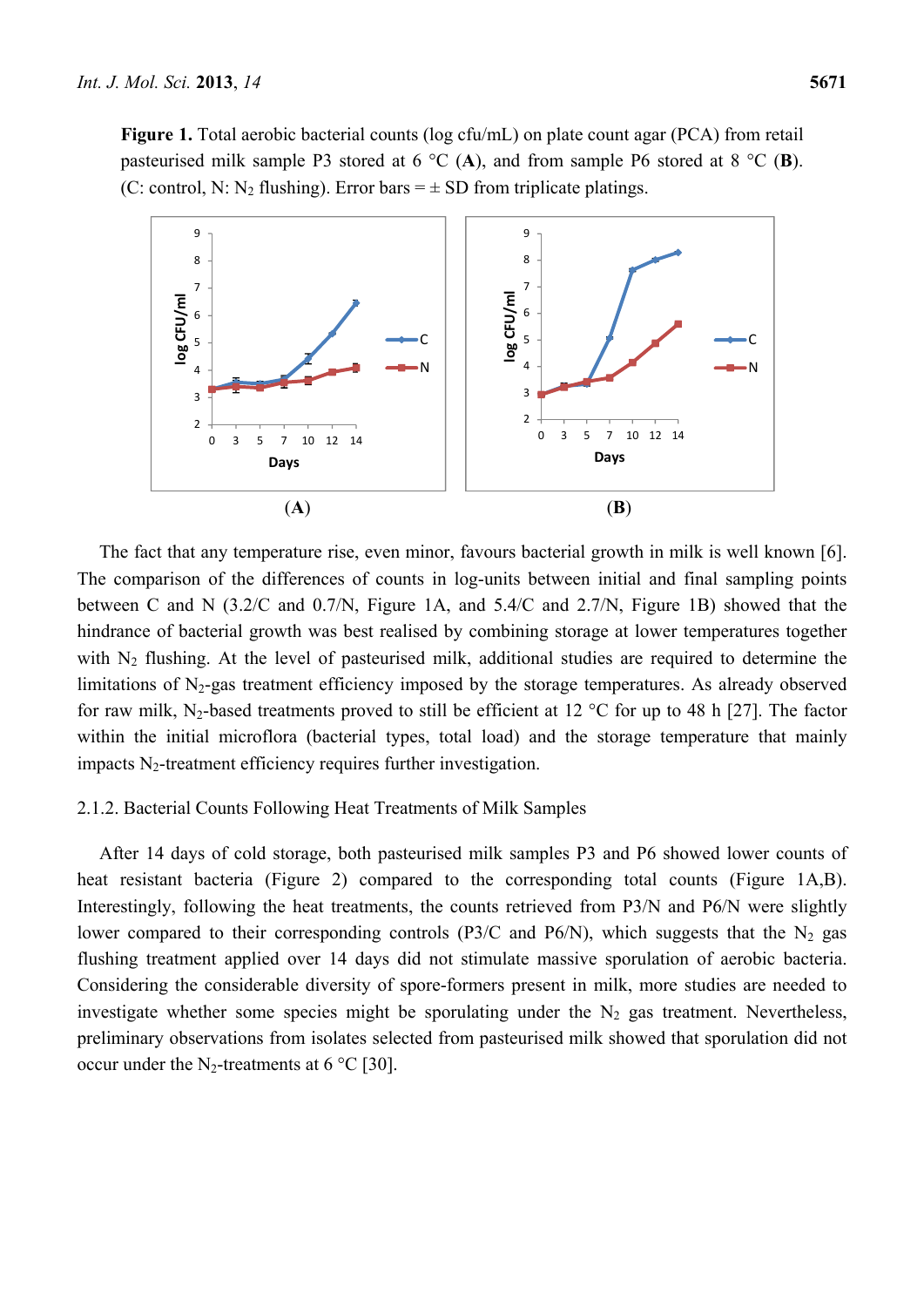**Figure 2.** Aerobic bacterial counts (enumerated on BHI (Brain Heart Infusion, Oxoid Ltd., Cambridge, UK) agar) following heat treatment at 75 °C for 15 min for controls (P3/C and  $P6/C$ ) and N<sub>2</sub>-treated retail pasteurised milks (P3/N and P6/N), withdrawn at the end of the cold storage at 6 °C (P3) and 8 °C (P6). Error bars =  $\pm$  SD from triplicate platings.



2.1.3. Microbiological Analyses of Raw Milk and the Corresponding Pasteurised Milk

The analyses of the raw milks (L2R and L3R, Figure 3A,C) revealed that bacterial growth was hindered in both samples under  $N_2$  gas flushing, despite high initial counts for L2R (Figure 3A). Contrary to data from the raw milk analyses [27], a complete inhibitory effect of bacterial growth by  $N_2$  was not observed here. Nevertheless, the  $N_2$  treated samples L2R and L3R required a double cold storage time at 6 °C to reach the level of 9 log-units compared to the corresponding controls (Figure 3A,C).

**Figure 3.** Total plate counts on PCA agar of the paired raw milks L2R (**A**) and L3R (**C**) and the corresponding pasteurised (73 °C/15 s) milks L2P (**B**) and L3P (**D**) during cold storage at 6 °C. (C: control, N: N<sub>2</sub> flow rate of 120 mL/min). Error bars =  $\pm$  SD from triplicate platings.

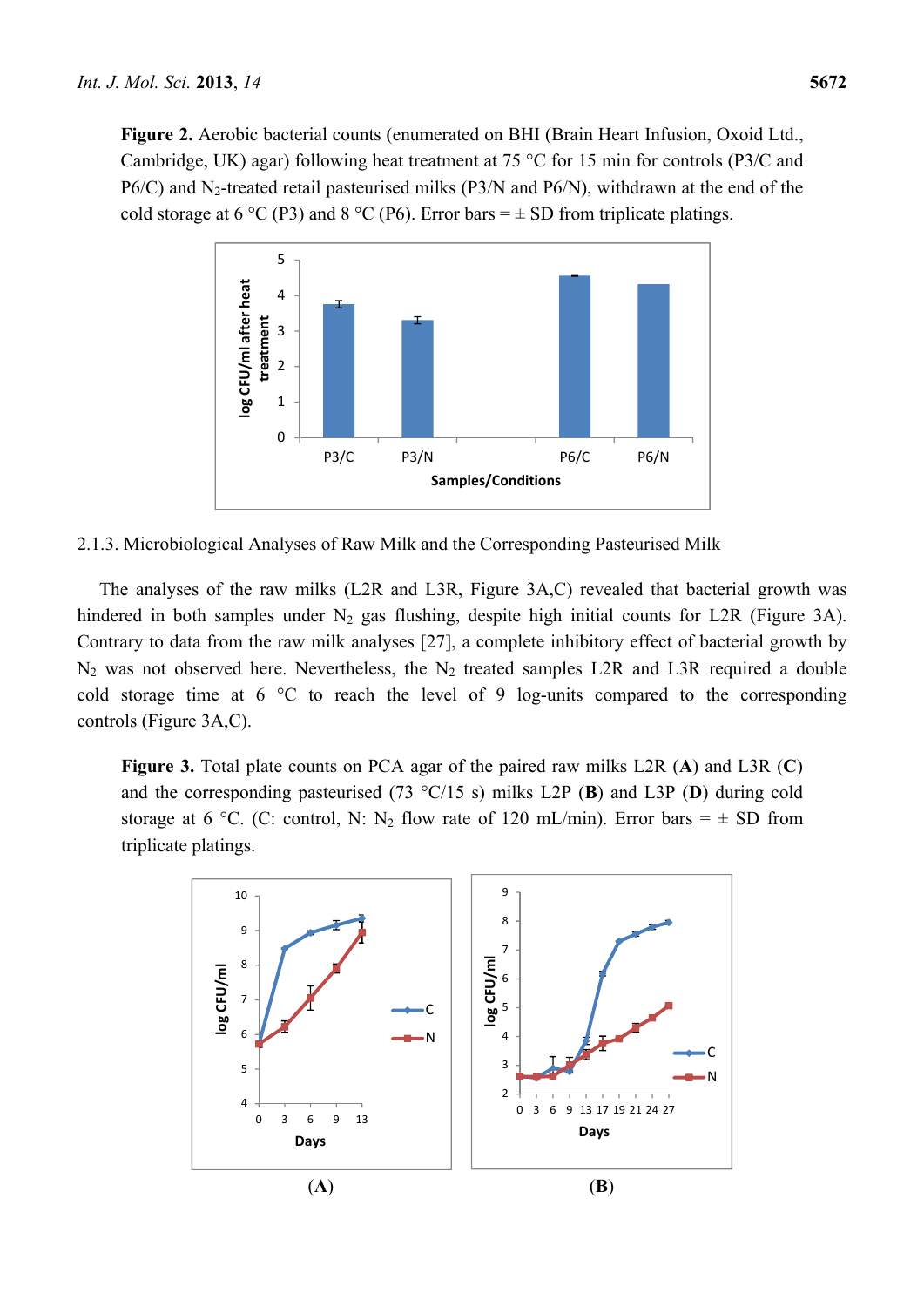



Both samples from the milks pasteurised (73 °C/15 s) at the university pilot plant exhibited rather similar initial bacterial counts (approximately 2.5 log units, Figure 3B,D). No growth was observed, for either condition during the first storage days of L2P; the highest bacterial growth for C was recorded between sampling days 13 and 19 (Figure 3B). Total counts from the N<sub>2</sub>-treated sample L2P gradually increased, but still after 27 days, the counts were approximately 2.9 log-units lower than the control (Figure 3B). For L3P, no growth was observed for both the control and the  $N_2$ -treated milk sample until day 14 of cold storage. Afterwards, the counts continuously increased for the control (Figure 3D). Most interestingly, in this study, the counts enumerated from L3P under continuous  $N_2$ flushing increased by less than one log-unit only within 35 days cold storage at 6 °C. Until the end of the experiment, the counts remained below the bacteriological limits defined for pasteurised milk.

The comparison of the raw and the corresponding pasteurised milks (Figure 3) suggests that maximum efficiency of the  $N_2$  treatment is gained at the pasteurised milk stage when the raw milk quality was best *i.e.*, when the rate of bacterial growth was minimal, when the initial bacterial counts were lowest (when the raw milk was most fresh). At the time when the  $N_2$ -flushing treatments started, the retail pasteurised milk samples P3 and P6 had 4 or 5 days of cold storage history (according to the packaging dates), respectively whereas the samples L2P and L3P from the pilot plant were treated shortly after pasteurisation, which could explain a greater delay in bacterial growth in the later cases (irrespective of the conditions, whether C or N) (Figure 3B,D compared to Figure 1A,B). The observation that the efficiency of the  $N_2$ -treatments depended on the "application stage" was already made for raw milks, where the inhibitory effect was maximal when  $N_2$  gas was applied on fresh raw milks with low initial bacterial counts [27].

The comparison of the N<sub>2</sub>-treatment efficiency at 6  $\degree$ C and 8  $\degree$ C (Figure 1A,B and Figure 3B,D) indicates that the inhibitory effects on bacterial growth were higher at the lowest temperature, which is in line with former observations from raw milk [27]. The pH of the pasteurised milk was not affected by the treatments; the initial pH values ranged from 6.69 to 6.87. Following  $N_2$ -flushing, the pH values were between 6.82 and 6.87, compared to 6.60 and 6.87 for the corresponding controls, which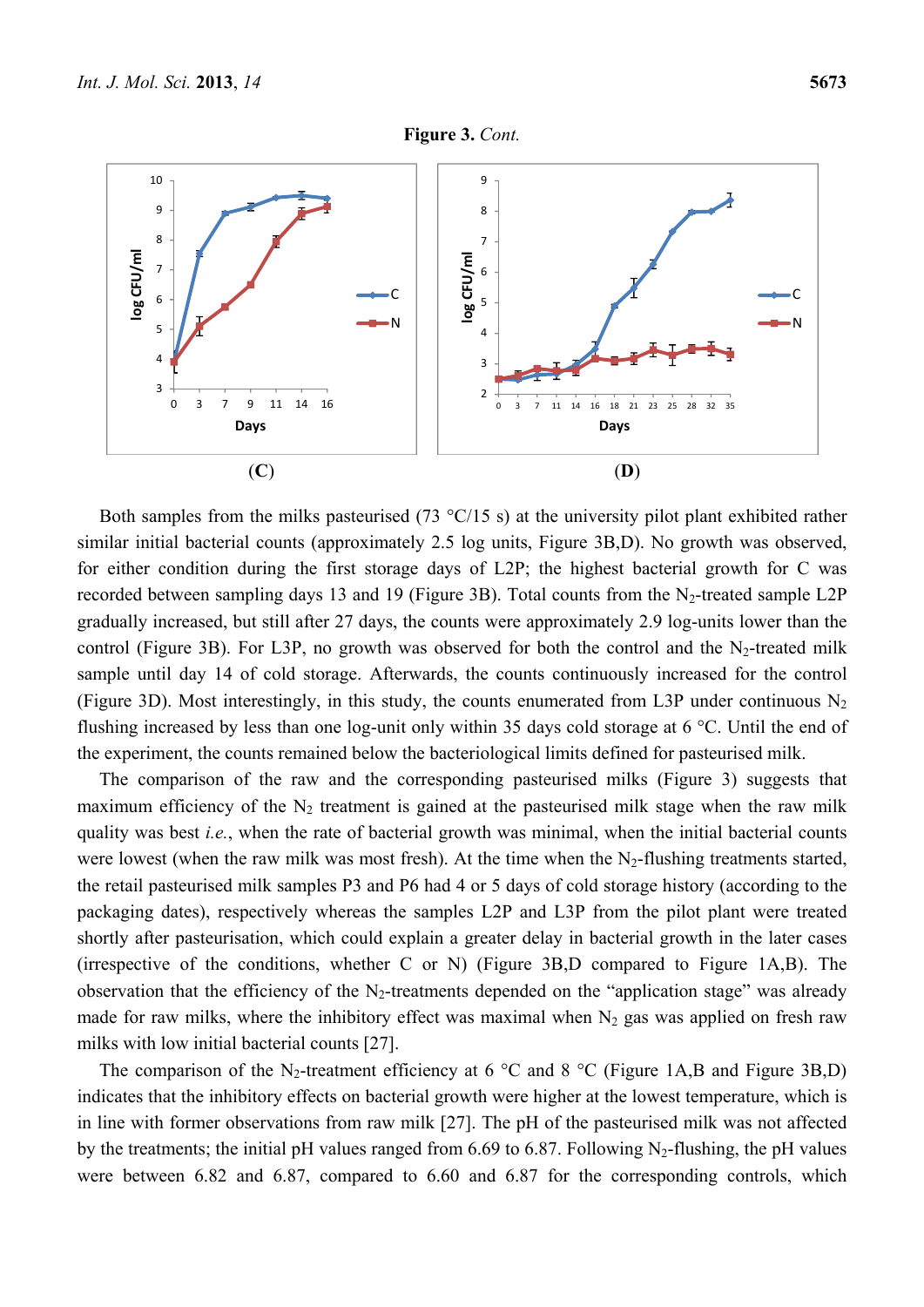indicates that the pH of pasteurised milk is not altered following the continuous application of  $N_2$ , as already found for raw milk [24,27].

#### *2.2. Characterisation of Selected Bacterial Isolates by 16 rRNA and rpoB Gene Sequences*

The agar plates from control and treated milks harboured greater bacterial diversity at the beginning of cold storage, as less distinct types of bacteria appeared on plates after time had elapsed. A number of bacterial isolates were selected from both control and treated milk samples (Table 1). Colonies that grew under  $N_2$  gas flushing were preferred in order to identify species that resist the treatment.

The 16S rDNA sequence of P3Nd3, isolated three days after  $N_2$  flushing, showed 99% sequence similarity with *Microbacterium lacticum* (Table 1). L2PCa21, isolated after three weeks of storage at 6 °C from the control sample L2PC, showed 99% sequence similarity with both 16S rDNA and the *rpoB* gene of *Paenibacillus odorifer* (Table 1). *P. odorifer* was first isolated from wheat roots and pasteurised pureed courgettes [31]; recently, it has been commonly found in pasteurised milk [17].

It has been shown that *Paenibacillus* isolates, which are most prominent at the end of cold storage [16], constitute the key biological barrier together with other *Bacillus* spp., that limits the shelf life of pasteurised milk during cold storage in the US. At the beginning of this study, we anticipated that N2 gas flushing would favour the growth of *Paenibacillus* species, as at least eight *Paenibacillus* species (among them *P. odorifer*) harbour nitrogen fixing strains [31,32]. As no *Paenibacillus* was encountered here in N<sub>2</sub>-treated milk, we may hypothesise that *Paenibacillus* bacteria were present in lower amounts in our pasteurised milk samples or were sensitive to  $N_2$  gas during cold storage. Further studies are required to verify whether N<sub>2</sub> exerts inhibitory effects against *Paenibacillus* during cold storage.

Based only on the 16S rDNA partial sequence, the taxonomic assignation could not be resolved for the isolates L2PNa, L2PNa13 and L2PNa6, which were attributed to different *Bacillus* species. Due to the high diversity, and hence, complex taxonomy at the *Bacillus* genus level, the identification of the later isolates requests thorough investigations.

Selected from three distinct samples (P3, P6 and L2P), from different sampling times, under conditions C or N, and from different agar plates (to limit "clonality"), the analyses of the partial 16S rDNA sequences revealed that 18 out of 24 isolates showed 99% sequence similarity with the 16S rDNA of *Bacillus weihenstephanensis*, *B. mycoides*, *B. thuringiensis*, and *B. anthracis* (Table 1). Out of one isolate (L2PNb, Table 1), all isolates were selected from milks that were placed in cold storage for more than 7 days (at 6 or 8 °C). All isolates exhibited protease and phospholipase activities; in the tested conditions, also 11 isolates appeared to be lipase producers (Table 1). Comparative analyses of the sequences showed that, despite the intercistronic variability (when considering the 14 *rrn* operons of *Bacillus weihenstephanensis* BcerKBAB4), the majority of the isolates showed total sequence identity with the consensus sequence of the 14 *rrn* operons, and with the 16S rDNA sequence of *B. weihenstephanensis* DSM 11821 (NR\_024687.1). The sequence of L2PNb was most divergent, as five nucleotides out of 650 differed from the consensus sequence. The *rpoB* partial gene sequence revealed that 15 of 18 isolates showed 98% to 99% sequence similarity with the *rpoB* gene of *Bacillus weihenstephanensis* (CP000903), further strengthening the assignation to *B. weihenstephanensis* species (Table 1).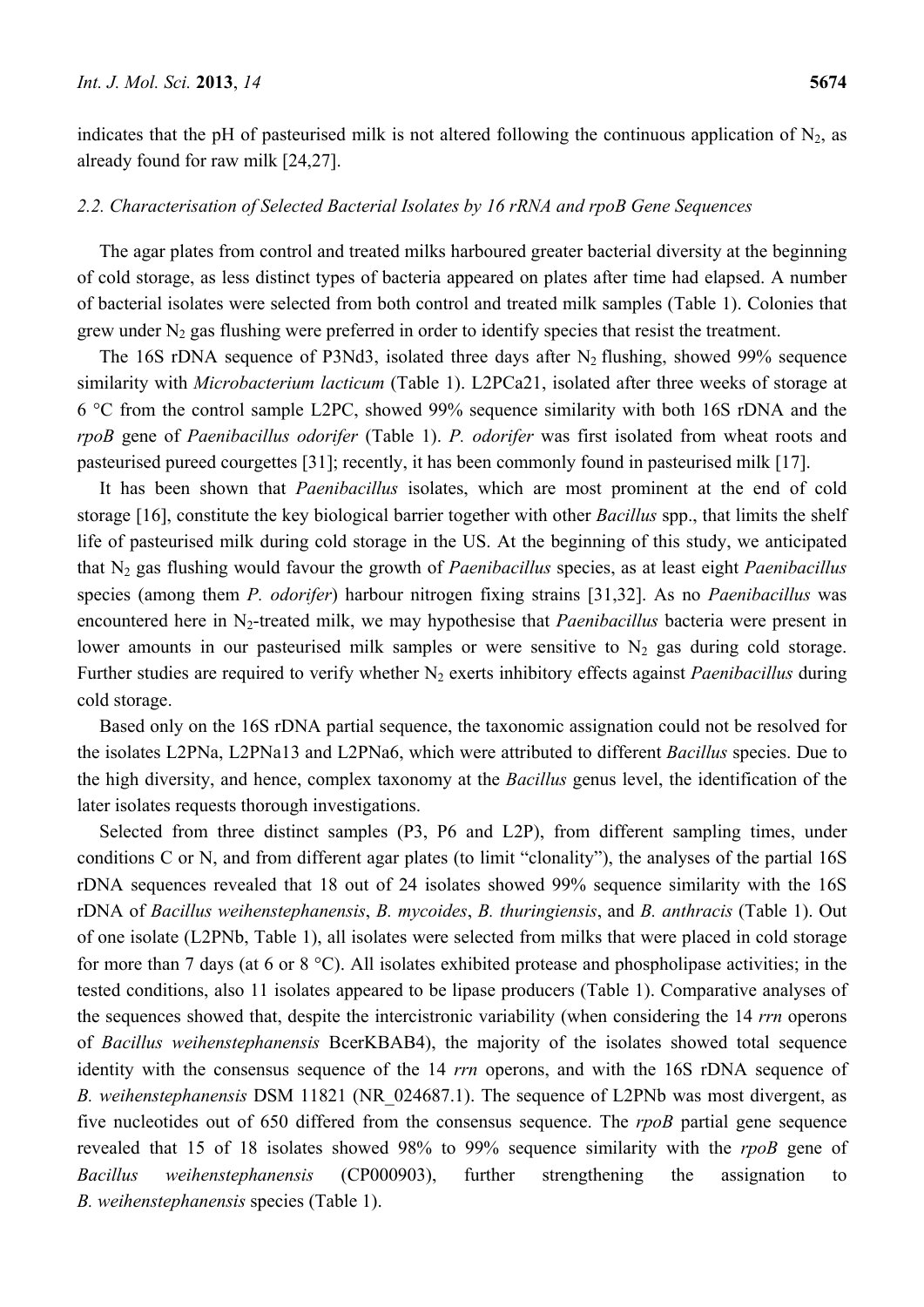| Table 1. Spoilage features, 16S rRNA and rpoB gene nucleotide sequence-based characterization, of isolates from various pasteurized |  |  |  |  |  |  |  |
|-------------------------------------------------------------------------------------------------------------------------------------|--|--|--|--|--|--|--|
| milk samples.                                                                                                                       |  |  |  |  |  |  |  |

|                       | <b>Spoilage Features<sup>2</sup></b> |    | <b>ANALYSES OF GENE SEQUENCES</b> |                             |                               |                      |                             |                           |                      |  |  |
|-----------------------|--------------------------------------|----|-----------------------------------|-----------------------------|-------------------------------|----------------------|-----------------------------|---------------------------|----------------------|--|--|
| Isolates <sup>1</sup> |                                      |    |                                   |                             | 16S rRNA                      | rpoB                 |                             |                           |                      |  |  |
|                       | <b>PR</b>                            | LP | PL                                | <b>Species</b>              | <b>Acc. number in GenBank</b> | $\%$ ID <sup>3</sup> | <b>Species</b>              | Acc. number<br>in GenBank | $\%$ ID <sup>3</sup> |  |  |
| P3Nd3                 | $\overline{\phantom{0}}$             |    | $\overline{\phantom{0}}$          | Microbacterium lacticum     | NR 026160.1                   | 99                   | ND                          |                           |                      |  |  |
|                       |                                      |    |                                   | Microbacterium schleiferi   | NR 044936.1                   | 98                   |                             |                           |                      |  |  |
|                       |                                      |    |                                   | Microbacterium flavum       | NR 041562.1                   |                      |                             |                           |                      |  |  |
| P3Na7                 | $+$                                  |    | $+$                               | Bacillus weihenstephanensis | NR_024697.1                   | 99                   | Bacillus weihenstephanensis | CP000903.1                | 98                   |  |  |
|                       |                                      |    |                                   | B. mycoides                 | NR_036880.1                   |                      |                             |                           |                      |  |  |
|                       |                                      |    |                                   | B. thuringiensis            | NR_043403.1                   |                      |                             |                           |                      |  |  |
|                       |                                      |    |                                   | B. anthracis                | NR 041248.1                   |                      |                             |                           |                      |  |  |
| <b>P3Ca14</b>         | $+$                                  |    | $+$                               | B. weihenstephanensis       | NR_024697.1                   | 99                   | B. weihenstephanensis       | CP000903.1                | 98                   |  |  |
|                       |                                      |    |                                   | B. mycoides                 | NR_036880.1                   |                      |                             |                           |                      |  |  |
|                       |                                      |    |                                   | B. thuringiensis            | NR 043403.1                   |                      |                             |                           |                      |  |  |
|                       |                                      |    |                                   | B. anthracis                | NR 041248.1                   |                      |                             |                           |                      |  |  |
| <b>P3Cb14</b>         | $+$                                  |    | $+$                               | B. weihenstephanensis       | NR 024697.1                   | 99                   | B. weihenstephanensis       | CP000903.1                | 99                   |  |  |
|                       |                                      |    |                                   | B. mycoides                 | NR_036880.1                   | 99                   |                             |                           |                      |  |  |
|                       |                                      |    |                                   | B. thuringiensis            | NR 043403.1                   | 98                   |                             |                           |                      |  |  |
|                       |                                      |    |                                   | B. anthracis                | NR 041248.1                   | 99                   |                             |                           |                      |  |  |
| <b>P3Na14</b>         | $+$                                  |    | $+$                               | B. weihenstephanensis       | NR 024697.1                   | 99                   | B. weihenstephanensis       | CP000903.1                | 98                   |  |  |
|                       |                                      |    |                                   | B. mycoides                 | NR_036880.1                   |                      |                             |                           |                      |  |  |
|                       |                                      |    |                                   | B. thuringiensis            | NR 043403.1                   |                      |                             |                           |                      |  |  |
|                       |                                      |    |                                   | B. anthracis                | NR 041248.1                   |                      |                             |                           |                      |  |  |
| <b>P3Nb14</b>         | $+$                                  |    | $+$                               | B. weihenstephanensis       | NR 024697.1                   | 99                   | B.weihenstephanensis        | CP000903.1                | 99                   |  |  |
|                       |                                      |    |                                   | B. mycoides                 | NR_036880.1                   |                      |                             |                           |                      |  |  |
|                       |                                      |    |                                   | B. thuringiensis            | NR_043403.1                   |                      |                             |                           |                      |  |  |
|                       |                                      |    |                                   | B. anthracis                | NR 041248.1                   |                      |                             |                           |                      |  |  |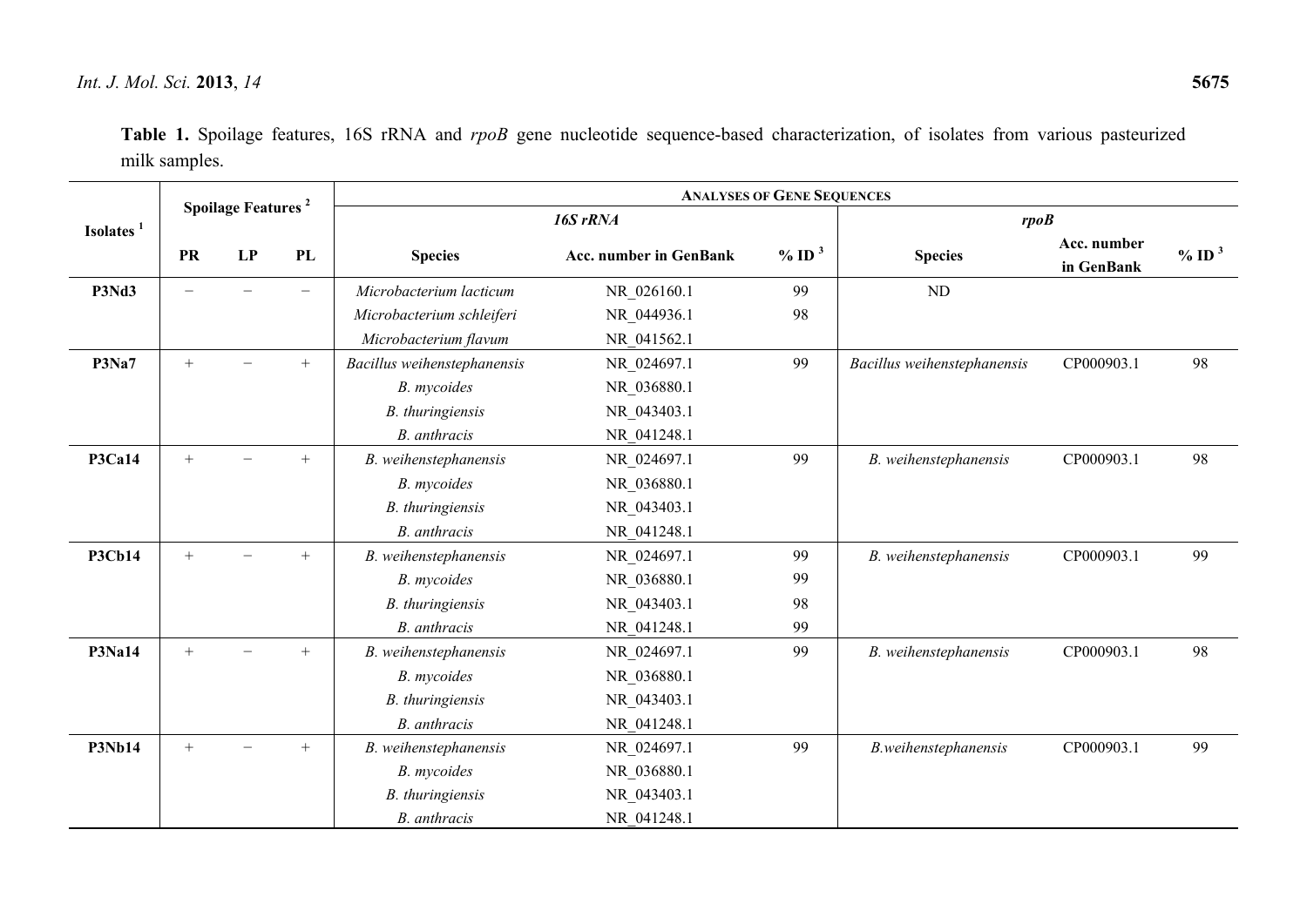|                       | <b>Spoilage Features</b> <sup>2</sup> |        |     | <b>ANALYSES OF GENE SEQUENCES</b> |                               |                      |                       |                           |                      |  |  |  |
|-----------------------|---------------------------------------|--------|-----|-----------------------------------|-------------------------------|----------------------|-----------------------|---------------------------|----------------------|--|--|--|
| Isolates <sup>1</sup> |                                       |        |     |                                   | 16S rRNA                      |                      | rpoB                  |                           |                      |  |  |  |
|                       | <b>PR</b>                             | LP     | PL  | <b>Species</b>                    | <b>Acc. number in GenBank</b> | $\%$ ID <sup>3</sup> | <b>Species</b>        | Acc. number<br>in GenBank | $\%$ ID <sup>3</sup> |  |  |  |
| <b>P3Nc14</b>         | $+$                                   |        | $+$ | B. weihenstephanensis             | NR_024697.1                   | 99                   | B. weihenstephanensis | CP000903.1                | 98                   |  |  |  |
|                       |                                       |        |     | B. mycoides                       | NR_036880.1                   |                      |                       |                           |                      |  |  |  |
|                       |                                       |        |     | B. thuringiensis                  | NR_043403.1                   |                      |                       |                           |                      |  |  |  |
|                       |                                       |        |     | B. anthracis                      | NR 041248.1                   |                      |                       |                           |                      |  |  |  |
| <b>P3Nd14</b>         | $+$                                   |        | $+$ | B. weihenstephanensis             | NR 024697.1                   | 99                   | B. weihenstephanensis | CP000903.1                | 99                   |  |  |  |
|                       |                                       |        |     | B. mycoides                       | NR 036880.1                   |                      |                       |                           |                      |  |  |  |
|                       |                                       |        |     | B. thuringiensis                  | NR_043403.1                   |                      |                       |                           |                      |  |  |  |
|                       |                                       |        |     | <b>B.</b> anthracis               | NR 041248.1                   |                      |                       |                           |                      |  |  |  |
| <b>P6Na14</b>         | $+$                                   | $^{+}$ | $+$ | B. weihenstephanensis             | NR 024697.1                   | 99                   | B. weihenstephanensis | CP000903.1                | 98                   |  |  |  |
|                       |                                       |        |     | B. mycoides                       | NR 036880.1                   |                      |                       |                           |                      |  |  |  |
|                       |                                       |        |     | B. thuringiensis                  | NR 043403.1                   |                      |                       |                           |                      |  |  |  |
|                       |                                       |        |     | B. anthracis                      | NR 041248.1                   |                      |                       |                           |                      |  |  |  |
| <b>P6Nb14</b>         | $^{+}$                                | $+$    | $+$ | B. weihenstephanensis             | NR 024697.1                   | 99                   | B. weihenstephanensis | CP000903.1                | 99                   |  |  |  |
|                       |                                       |        |     | B. mycoides                       | NR 036880.1                   |                      |                       |                           |                      |  |  |  |
|                       |                                       |        |     | B. thuringiensis                  | NR 043403.1                   |                      |                       |                           |                      |  |  |  |
|                       |                                       |        |     | B. anthracis                      | NR 041248.1                   |                      |                       |                           |                      |  |  |  |
| <b>P6Nc14</b>         | $+$                                   | $+$    | $+$ | B. weihenstephanensis             | NR_024697.1                   | 99                   | B. weihenstephanensis | CP000903.1                | 99                   |  |  |  |
|                       |                                       |        |     | B. mycoides                       | NR_036880.1                   |                      |                       |                           |                      |  |  |  |
|                       |                                       |        |     | B. thuringiensis                  | NR 043403.1                   |                      |                       |                           |                      |  |  |  |
|                       |                                       |        |     | B. anthracis                      | NR 041248.1                   |                      |                       |                           |                      |  |  |  |
| <b>P6Nd14</b>         | $^{+}$                                | $+$    | $+$ | B. weihenstephanensis             | NR_024697.1                   | 99                   | B. weihenstephanensis | CP000903.1                | 98                   |  |  |  |
|                       |                                       |        |     | B. mycoides                       | NR_036880.1                   |                      |                       |                           |                      |  |  |  |
|                       |                                       |        |     | B. thuringiensis                  | NR 043403.1                   |                      |                       |                           |                      |  |  |  |
|                       |                                       |        |     | B. anthracis                      | NR 041248.1                   |                      |                       |                           |                      |  |  |  |

**Table 1.** *Cont.*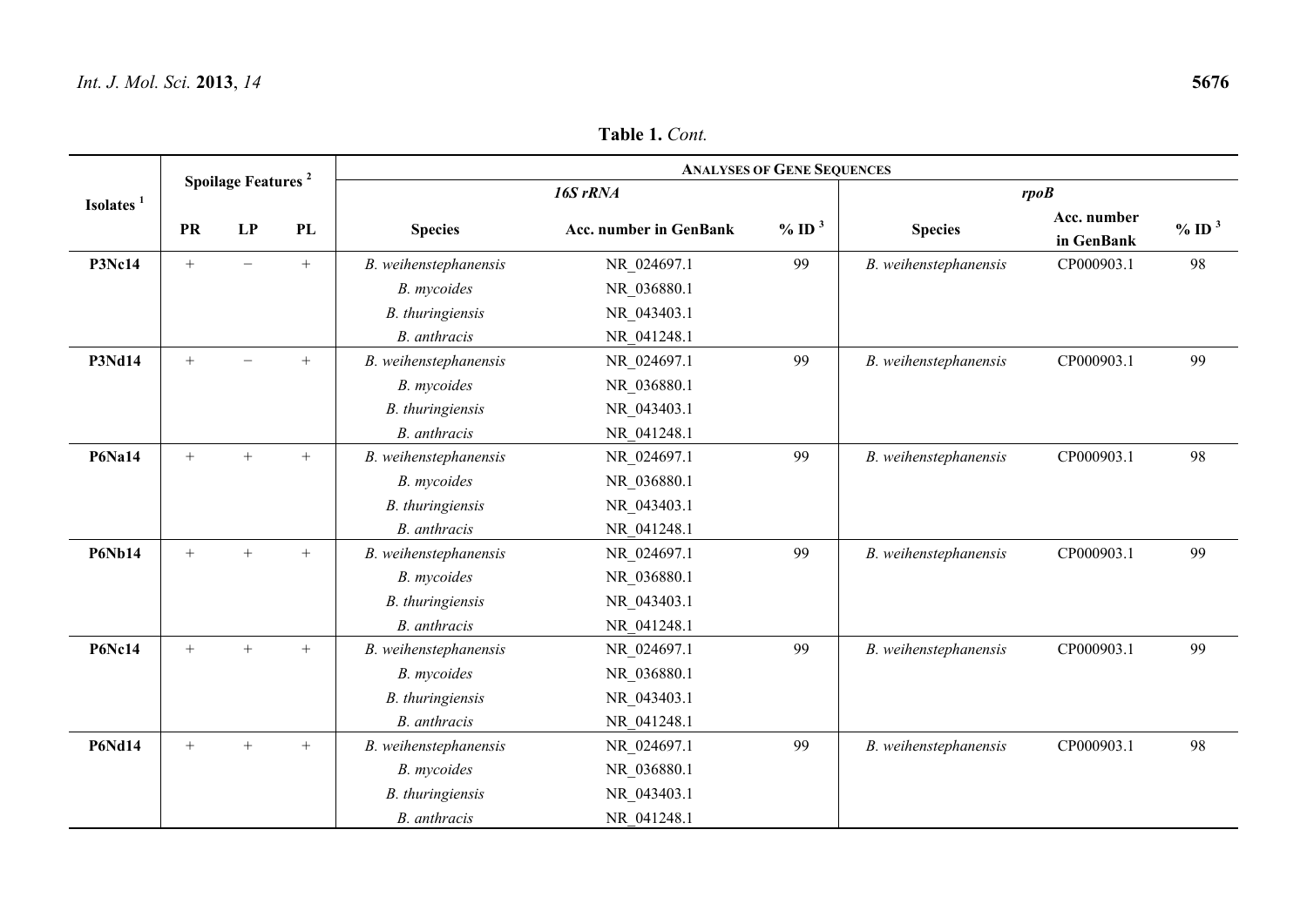| Spoilage Features <sup>2</sup> |           |        |        | <b>ANALYSES OF GENE SEQUENCES</b> |                               |                      |                       |                           |                      |  |  |  |
|--------------------------------|-----------|--------|--------|-----------------------------------|-------------------------------|----------------------|-----------------------|---------------------------|----------------------|--|--|--|
| Isolates <sup>1</sup>          |           |        |        |                                   | 16S rRNA                      |                      | rpoB                  |                           |                      |  |  |  |
|                                | <b>PR</b> | LP     | PL     | <b>Species</b>                    | <b>Acc. number in GenBank</b> | $\%$ ID <sup>3</sup> | <b>Species</b>        | Acc. number<br>in GenBank | $\%$ ID <sup>3</sup> |  |  |  |
| <b>P6Ne14</b>                  | $^{+}$    | $+$    | $+$    | B. weihenstephanensis             | NR 024697.1                   | 99                   | B. weihenstephanensis | CP000903.1                | 99                   |  |  |  |
|                                |           |        |        | B. mycoides                       | NR_036880.1                   |                      |                       |                           |                      |  |  |  |
|                                |           |        |        | B. thuringiensis                  | NR_043403.1                   |                      |                       |                           |                      |  |  |  |
|                                |           |        |        | B. anthracis                      | NR 041248.1                   |                      |                       |                           |                      |  |  |  |
| <b>P6Nf14</b>                  | $^{+}$    | $+$    | $+$    | B. weihenstephanensis             | NR 024697.1                   | 99                   | $\rm ND$              |                           |                      |  |  |  |
|                                |           |        |        | B. mycoides                       | NR 036880.1                   |                      |                       |                           |                      |  |  |  |
|                                |           |        |        | B. thuringiensis                  | NR 043403.1                   |                      |                       |                           |                      |  |  |  |
|                                |           |        |        | B. anthracis                      | NR 041248.1                   |                      |                       |                           |                      |  |  |  |
| <b>P6Ng14</b>                  | $^{+}$    | $+$    | $^{+}$ | B. weihenstephanensis             | NR_024697.1                   | 99                   | B. weihenstephanensis | CP000903.1                | 99                   |  |  |  |
|                                |           |        |        | B. mycoides                       | NR_036880.1                   |                      |                       |                           |                      |  |  |  |
|                                |           |        |        | B. thuringiensis                  | NR 043403.1                   |                      |                       |                           |                      |  |  |  |
|                                |           |        |        | B. anthracis                      | NR 041248.1                   |                      |                       |                           |                      |  |  |  |
| <b>P6Nh14</b>                  | $^{+}$    | $+$    | $+$    | B. weihenstephanensis             | NR_024697.1                   | 100                  | ND                    |                           |                      |  |  |  |
|                                |           |        |        | B. mycoides                       | NR_036880.1                   | 99                   |                       |                           |                      |  |  |  |
|                                |           |        |        | B. thuringiensis                  | NR_043403.1                   |                      |                       |                           |                      |  |  |  |
|                                |           |        |        | B. anthracis                      | NR 041248.1                   |                      |                       |                           |                      |  |  |  |
| L2PNa                          | $+$       | $^{+}$ |        | B. sonorensis                     | NR 025130.1                   | 98                   | $\rm ND$              |                           |                      |  |  |  |
|                                |           |        |        | B. aerius                         | NR 042338.1                   |                      |                       |                           |                      |  |  |  |
| L2PNb                          | $^{+}$    | $+$    | $+$    | B. weihenstephanensis             | NR 024697.1                   | 99                   | B. cereus             | EF607283.1                | 99                   |  |  |  |
|                                |           |        |        | B. mycoides                       | NR 036880.1                   |                      | B. thuringiensis      | CP001903.1                | 100                  |  |  |  |
|                                |           |        |        | B. thuringiensis                  | NR_043403.1                   |                      | B. cereus             | FJ188319.1                | 99                   |  |  |  |
|                                |           |        |        | B. anthracis                      | NR 041248.1                   |                      | B. cereus             | AE016877.1                | 100                  |  |  |  |

**Table 1.** *Cont.*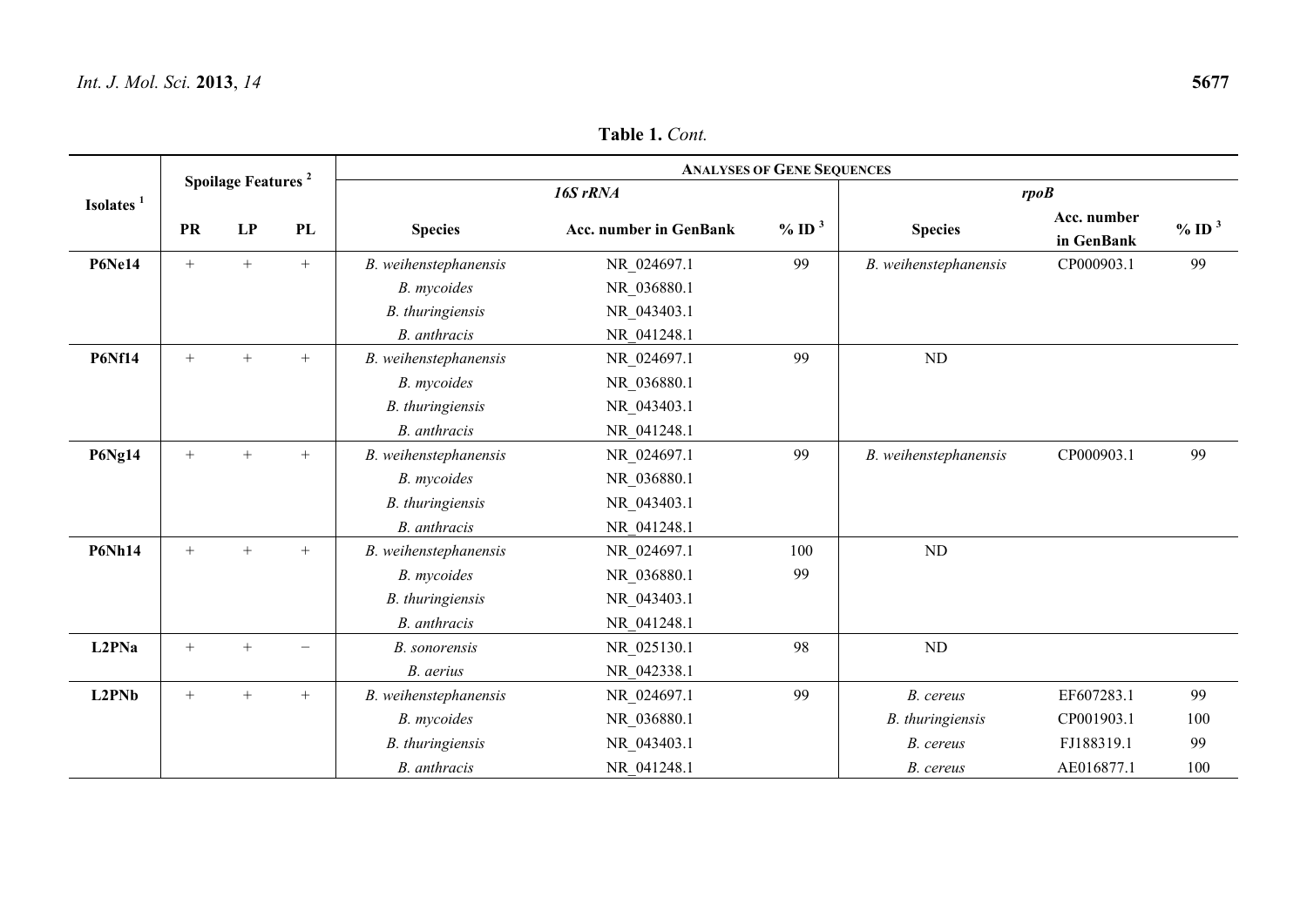|         | Spoilage Features <sup>2</sup>                 |        |                | <b>ANALYSES OF GENE SEQUENCES</b> |                     |                |                           |                     |    |  |  |  |
|---------|------------------------------------------------|--------|----------------|-----------------------------------|---------------------|----------------|---------------------------|---------------------|----|--|--|--|
|         | Isolates <sup>1</sup><br>LP<br>PL<br><b>PR</b> |        |                | 16S rRNA                          | rpoB                |                |                           |                     |    |  |  |  |
|         |                                                |        | <b>Species</b> | Acc. number in GenBank            | $%$ ID <sup>3</sup> | <b>Species</b> | Acc. number<br>in GenBank | $%$ ID <sup>3</sup> |    |  |  |  |
| L2PNa6  | $^{+}$                                         |        |                | B. sonorensis                     | NR 025130.1         | 98             | B. licheniformis          | CP000002.3          | 96 |  |  |  |
|         |                                                |        |                | B. subtilis ssp. subtilis         | NR 027552.1         |                | B. licheniformis          | AE017333.1          | 96 |  |  |  |
| L2PNa9  | $^{+}$                                         |        |                | B. aerophilus                     | NR 042339.1         | 99             | ND                        |                     |    |  |  |  |
|         |                                                |        |                | B. pumilus                        | NR 043242.1         |                |                           |                     |    |  |  |  |
| L2PNa13 | ε                                              |        |                | B. sonorensis                     | NR 025130.1         | 98             | ND                        |                     |    |  |  |  |
|         |                                                |        |                | B. subtilis ssp. subtilis         | NR 027552.1         | 97             |                           |                     |    |  |  |  |
| L2PNa17 | $^{+}$                                         | $^{+}$ | $+$            | B. weihenstephanensis             | NR_024697.1         | 99             | B. weihenstephanensis     | CP000903.1          | 99 |  |  |  |
|         |                                                |        |                | B. mycoides                       | NR_036880.1         |                |                           |                     |    |  |  |  |
|         |                                                |        |                | B. thuringiensis                  | NR_043403.1         |                |                           |                     |    |  |  |  |
|         |                                                |        |                | B. anthracis                      | NR 041248.1         |                |                           |                     |    |  |  |  |
| L2PCa21 | $\overline{\phantom{0}}$                       | $+$    |                | Paenibacillus odorifer            | NR 028887.1         | 99             | Paenibacillus odorifer    | AY493862.1          | 99 |  |  |  |
| L2PNa27 | $^{+}$                                         | $+$    | $^{+}$         | B. weihenstephanensis             | NR_0246971          | 99             | B. weihenstephanensis     | CP000903.1          | 99 |  |  |  |
|         |                                                |        |                | B. mycoides                       | NR_036880.1         |                |                           |                     |    |  |  |  |
|         |                                                |        |                | B. thuringiensis                  | NR_043403.1         |                |                           |                     |    |  |  |  |
|         |                                                |        |                | B. anthracis                      | NR 041248.1         |                |                           |                     |    |  |  |  |

**Table 1.** *Cont.*

<sup>1</sup> P3, P6 and L2P correspond to the investigated pasteurised milk samples; C = control, N = N<sub>2</sub> flushing; a, b = order of selection of the isolates; 0 to 27 = days of cold storage;

<sup>2</sup> + = positive, - = negative,  $\varepsilon$  = weak enzyme production;<sup>3</sup> only values equal or above 98% (with exception of L2PNa6).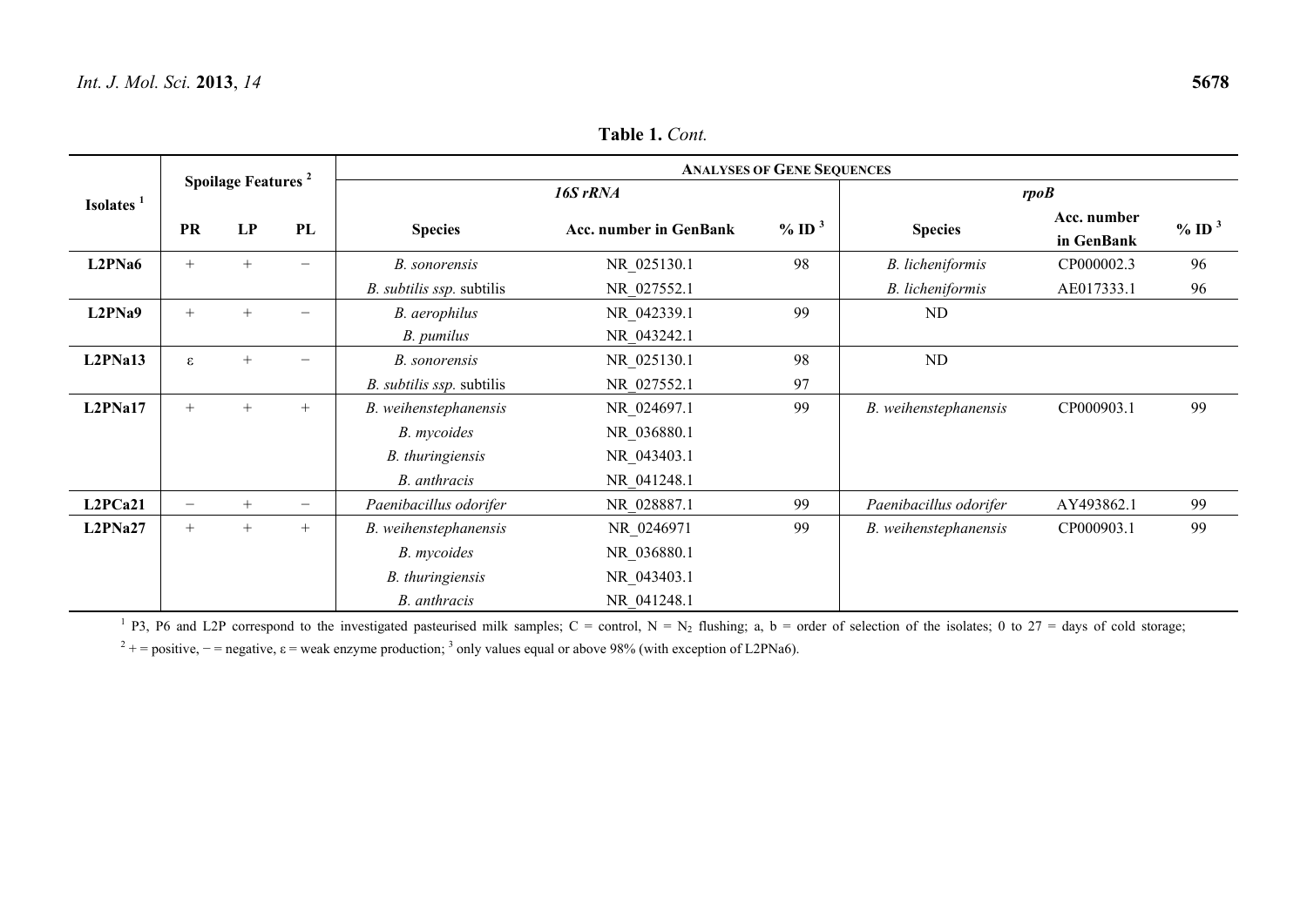*Bacillus weihenstephanensis* was recognised as psychrotolerant and was differentiated from *Bacillus cereus* by its ability to grow at 7 °C but not at 43 °C; the nucleotide sequence  $1003$ TCTAGAGATAGA was proposed as a signature of the species [33]. During our analyses, we noticed that this sequence was also present in *Bacillus mycoides* (NR\_036880.1). In a recent study, *Bacillus weihenstephanensis* was more often retrieved from raw milk than from pasteurised milk samples [17]. Interestingly, the investigations with the psychrotolerant strain KBAB4 showed that the virulence gene expression was in part determined by temperature; higher virulence and cytotoxicity was observed at 15 °C compared to 30 °C [34].

However, whether *Bacillus weihenstephanensis* is favoured during N<sub>2</sub>-treatment to the detriment of *Paenibacillus* spp. requires further investigations.

Whether  $N_2$ -gas flushing treatments of raw and pasteurised milks enters the category of "green technology" to improve food safety and quality is on first view not questionable, considering that  $N_2$  gas is an acceptable chemical agent (E941) in organic farming and also in food production systems. The study at a pilot plant scale showed that  $N_2$  gas, extracted from compressed air, proved to be efficient in improving the quality of raw milk, even though treatments are far from optimised [28]. However,  $N_2$  due to its abundance (79% in air), is not a finite resource and can be extracted from the air. To fully meet the sensibility of a "green" technology, the extraction of  $N_2$  from ambient air must occur in a fully sustainable matter.

The comprehension of the "biocidal effect" requires further investigation. Thus far, at the pasteurised milk level, bacterial growth was "only" inhibited (Figures 1 and 3) as visible from enumerated counts, which reflect the balance of cells that remain viable over dead ones. The major aim here was to investigate whether any inhibitory effect could be detected at all. Due to the use of non-selective agar media, no primary bacterial target was identified in this preliminary study. Conversely, bacterial isolates of *B. weihenstephanensis* survived cold storage periods of 7, 14, and 21 days (Table 1), following  $N_2$  treatment, and they were encountered in different milk samples.

From studies performed with raw milk in the laboratory and at the pilot plant scale, it appeared that phospholipases (PLases) producers were a clear target of the  $N_2$  treatment. This group of bacteria appeared to be excluded "sooner or later" by  $N_2$  treatment at the laboratory scale, and was also hindered at the pilot scale. In the latter, we implicate the lower purity of  $N_2$  gas applied with a delay to achieve a quick drop of  $O_2$  (due to technical limitations) for not tackling PLases producers as efficiently as in the laboratory scale [26,28]. The production of phospholipases is a common feature of both Gram (+) or (−) bacteria. Secreted phospholipases are not only involved in phosphate and carbon metabolism but are also virulence factors for pathogenic species [35]. From the MYP (Mannitol Egg Yolk Polymyxin B) agar plates, we observed that isolates, which were unable to ferment mannitol but produced phospholipases, were "disappearing" from the agar plates over time. This observation enabled us to suggest that vegetative forms of *B. cereus*-types present in raw milk are one primary target of  $N_2$  treatment [26]. Moreover, observations from Mac Conkey agar plates, which support the growth of Gram (−) bacteria suggest that, over time, lactose fermenters were favoured to the detriment of non-fermenters during cold storage and  $N_2$  treatment, thereby indicating that significant changes occur at the population level in flushed milk [30]. As bacteria such as pseudomonads enter into the non-lactose-fermenter category, we assume that the effects of the  $N_2$  gas treatments are not Gram type-dependent.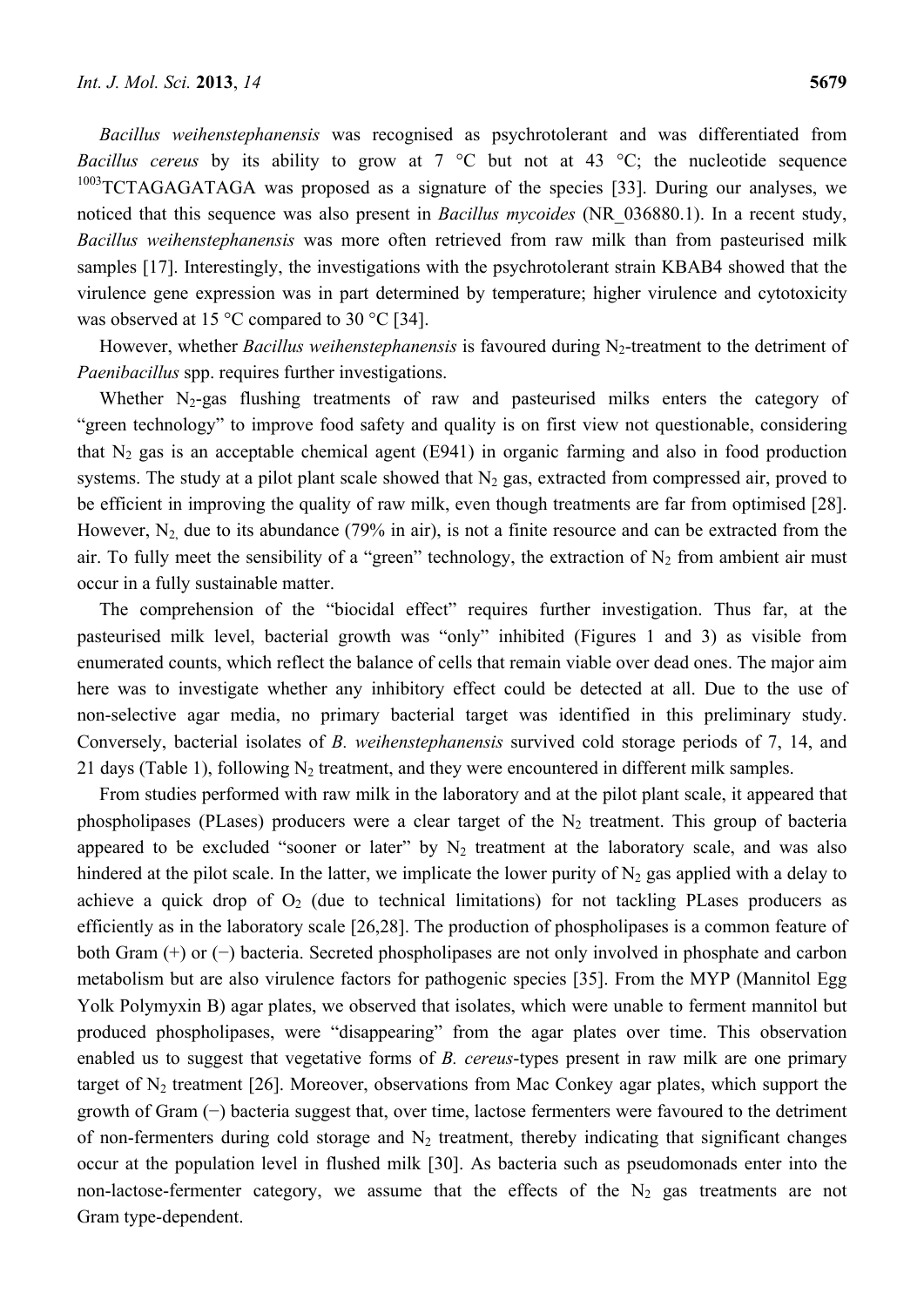Further studies are required to examine how some bacterial species circumvent the continuous  $N_2$ gas flushing as well as to identify the molecular mechanisms by which  $N_2$  exerts antibacterial effects against other bacterial species.

## **3. Experimental Section**

## *3.1. Procurement of Raw and Pasteurised Milk Samples*

The considered samples are listed in Table 2. For P3 and P6, 100 mL of milk were aseptically removed from 0.5 L milk containers, that were purchased from a local supermarket in Helsinki. Similarly, 100 mL of raw milks (L2R and L3R) and the corresponding pasteurised milks, L2P and L3P, were transferred into sterile bottles to be flushed shortly thereafter.

| <b>Milk samples</b> | Origin                                                                                |
|---------------------|---------------------------------------------------------------------------------------|
| P <sub>3</sub>      | Retail pasteurised milk (Arla Ingman Ltd, Finland)                                    |
| P <sub>6</sub>      | Retail pasteurised milk (Arla Ingman Ltd, Finland)                                    |
| L2R                 | Raw milk                                                                              |
| L2P                 | Raw milk L2R pasteurised (73 $\degree$ C/15 s) at the pilot plant / Univ. of Helsinki |
| L3R                 | Raw milk                                                                              |
| L3P                 | Raw milk L3R pasteurised (73 $\degree$ C/15 s) at the pilot plant / Univ. of Helsinki |

**Table 2.** Pasteurised and raw milks.

#### *3.2. N2 Gas Treatments*

The experimental system has been described [27]. Briefly,  $N_2$  gas (from AGA Ltd, Riimimäki, Finland) of 99.999% purity is introduced with a constant flow rate of 120 mL/min, into the headspace of flasks via 0.2-µm sterile filters (Schleicher & Schuell GmbH, Dassel, Germany). The outlet tube, which also holds a sterile filter, enables gas exchange with the environment. In this study, to enable the simultaneous  $N_2$  gas treatment of several samples, different flasks were connected in series via tubes holding 0.2-µm sterile filters. For the experiments with L2 and L3,  $N_2$  gas was first flushed through the raw milks (L2R and L3R) and then through the pasteurised milk samples (L2P and L3P). All milk flasks were placed on a multi-place magnetic stirrer (Variomag, Oberschleißheim, Germany) that stirred the milk at 220 rpm at regular intervals. All experiments were carried out at a storage temperature of 6 °C, with the exception of sample P6, which was stored at 8 °C. Constant temperature was maintained by partial immersion of the bottles in a refrigerated water bath (MGW Lauda MS/2) using ethanol (99.5%) as a cooling agent, with an immersion thermostat to ensure constant temperature. The pH of the milks was measured with a Metrohm 744 pH meter (Metrohm Ltd., Herisan, Switzerland) at the beginning and end of the experiments.

# *3.3. Microbiological Analyses of Milk*

Initial bacterial counts were determined on the day of retail pasteurised milk purchase. When raw and pasteurised milks were simultaneously considered, raw milks underwent overnight cold storage at 3.5 °C prior to their analyses. The  $N_2$  gas flow was briefly interrupted during sample collection.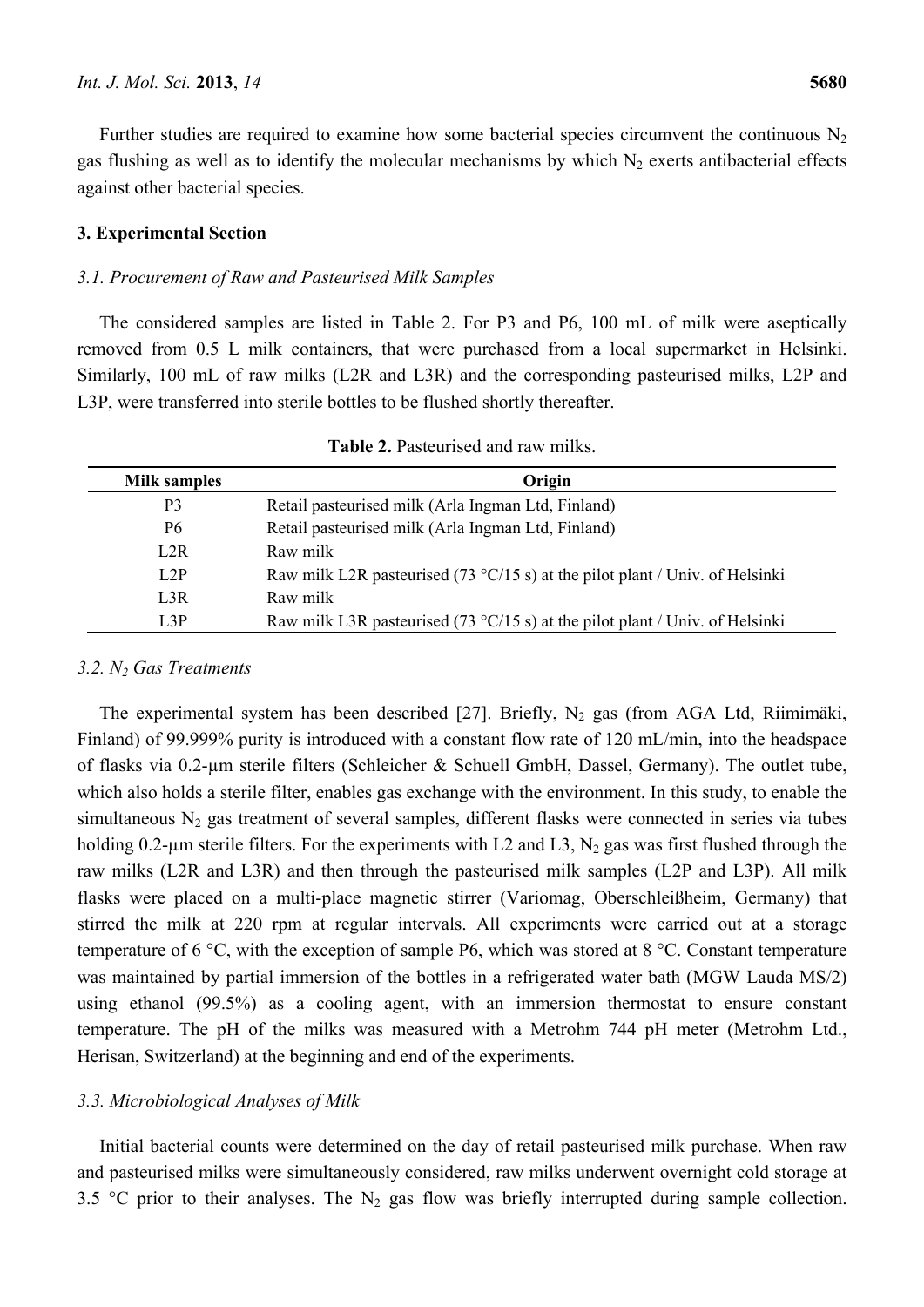A sample of 500 µL from control or flushed milks was drawn, serially diluted in saline solution (0.85% NaCl), and cultured on PCA (Plate count agar) (LabM, Ltd., Heywood, UK). To determine the "total plate counts", 50 µL from serial dilutions were spread over agar plates. The plates were incubated at 30 °C for 3 days in aerobic conditions. Microbial analyses were performed for controls (C) or treated milks (N) at different intervals (usually after every 3rd day), and total plate counts were determined from three replicates. The production of extracellular enzymes was investigated by agar-diffusion assays [36,37]: clear transparent areas and dark blue areas around colonies were considered as positive reactions for protease and lipase activity respectively; the observation of an opaque zone around colonies was indicative of phospholipase production.

# *3.4. Evaluation of Aerobic Spore Levels at the End of the N2-Flushing*

Two milliliters of the control and flushed milks from samples P3 and P6 were placed into test tubes and heat treated at 75 °C for 15 min in a water bath. Fifty microliters of the heat-treated fractions P3/C–P3/N and P6/C-P6/N were spread over BHI (Brain Heart Infusion, Oxoid Ltd., Cambridge, UK) plates and incubated at 30 °C for 3 days in aerobic conditions. The colonies were enumerated from three replicates.

# *3.5. DNA-Based Characterisation of Bacterial Isolates*

## 3.5.1. Selection of Isolates

For each milk sample, bacterial colonies present on PCA plates from the different sampling days were visually examined. Colonies with distinct aspects were purified, preserved on PCA agar slants at 5 °C, and also kept at −20 °C in BHI broth with 15% glycerol. Altogether 24 isolates (eight from each of the samples P3, P6 and L2P) were retained for further investigations (Table 1).

# 3.5.2. DNA Extraction

Bacterial DNA was extracted from overnight cultures in BHI broth using the Wizard® Genomic DNA Purification kit (Promega, Madison, WI, USA) according to the manufacturer's guidelines.

## 3.5.3. Partial Sequencing of the 16S rRNA and *rpoB* Genes

Amplifications of approximately 0.7 kb and 0.4 kb PCR fragments of the 16S rRNA and *rpoB* genes were performed with DyNAzyme II polymerase (Finnzymes, Espoo, Finland) and DNA Polymerase kit (Thermo Fischer, Finland) with the primers W01 and W012 [38], *rpoB*1698f and *rpoB*2041r [39], respectively. The sequencing reactions were performed with the primers W01 and *rpoB*1698f at the DNA Sequencing and Genomics Laboratory (Institute of Biotechnology/University of Helsinki). Sequences analyses were performed with BLAST (www.ncbi.nlm.nih.gov, [40]), and alignments were performed with Clustal-W (Mega 5, [41]).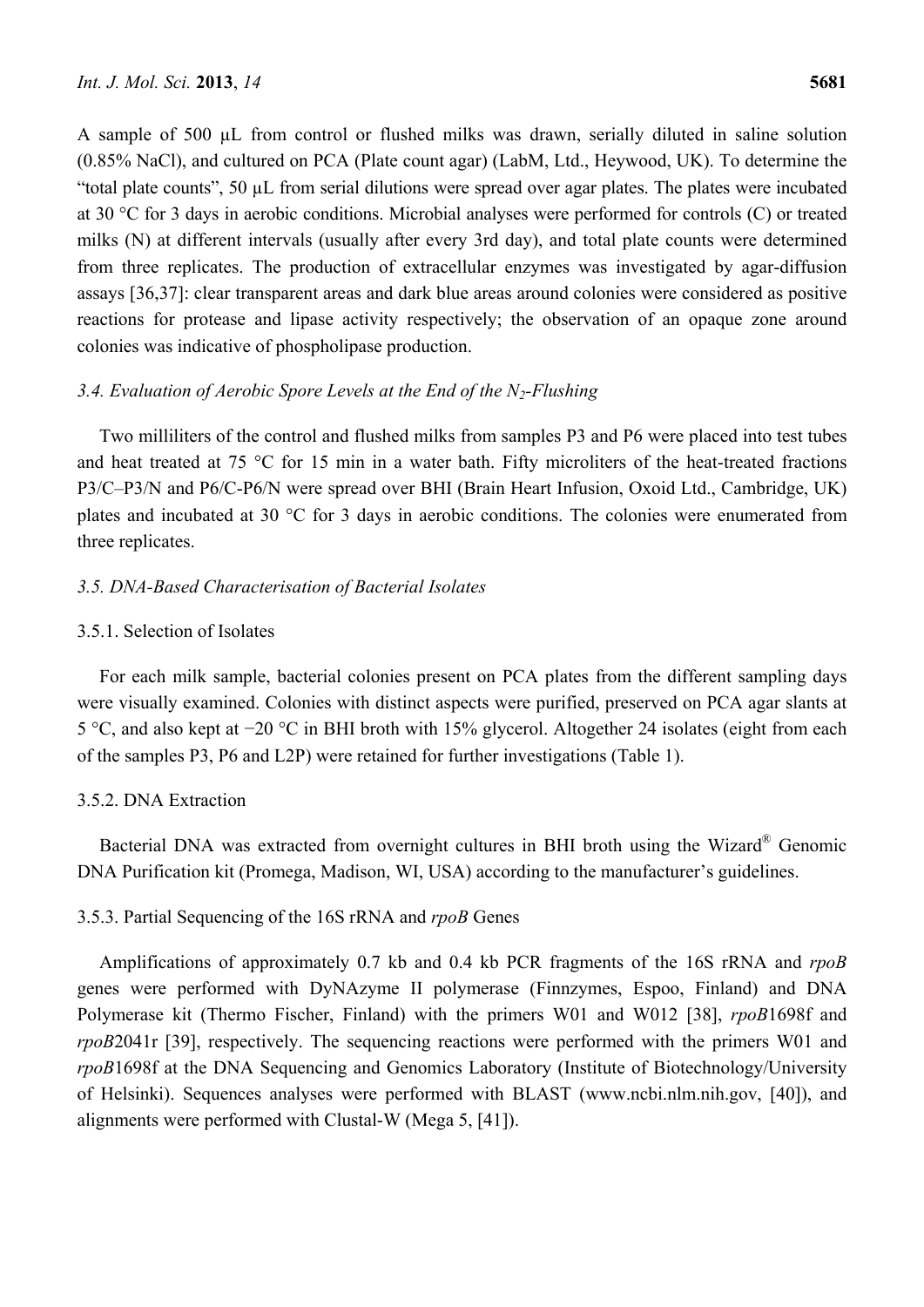### **4. Conclusions**

The continuous flushing of  $N_2$  gas through the head space of bottles that contained pasteurised milks stored at 6 °C or 8 °C, showed high inhibitory effects on total bacterial counts in all experiments. When comparing retail pasteurised milks and milks pasteurised at the pilot plant scale, the treatments were most efficient when  $N_2$  was applied shortly after the pasteurisation stage. Moreover, the efficiency of the treatments at the level of pasteurised milk seemed to depend on the initial raw milk quality.

The analyses of the partial sequences of the 16S rRNA and *rpoB* genes revealed that the *Bacillus* species is common in milk under  $N_2$  treatment after prolonged cold storage. Irrespective of the conditions, whether C or N, *Bacillus weihenstephanensis* was present in all samples.

Indeed, the results obtained here indicate that  $N_2$  gas-based treatment of pasteurised milk constitutes an interesting approach to improve the quality of pasteurised milk and to extend the shelf life of pasteurised milk, although present data suggest that the treatments are temperature- and milk-age- (*i.e.*, "quality of raw milk") -dependent. To the best of our knowledge, no study thus far has considered the use of  $N_2$  gas to treat pasteurised milks.

## **Acknowledgments**

AG was supported by an EMFOL (Erasmus Mundus Food of Life) grant. We thank Arto Nieminen and Timo Holopainen for their kind assistance with modifications of the  $N_2$  flushing system. BSc (Engin.) Jyri Rekonen is gratefully acknowledged for the gift of raw and pasteurised milk samples. *This work is dedicated to the memory of Alfred Munsch.* 

# **References**

- 1. Newell, D.G.; Koopmans, M.; Verhoef, L.; Duizer, E.; Aidara-Kane, A.; Sporng, H.; Opsteegh, M.; Langelaar, M.; Threfall, J.; Scheutz, F. Food-borne diseases. The challenges of 20 years ago still persist while new ones continue to emerge. *Int. J. Food Microbiol*. **2010**, *139*, S3–S15.
- 2. Godfray, H.C.; Beddington, J.R.; Crute, I.R.; Haddad, L.; Lawrence, D.; Muir, J.F.; Pretty, J.; Robinson, S.; Thomas, S.M.; Toulmin, C. Food security: the challenge of feeding 9 billion people. *Science* **2010**, *327*, 812–818.
- 3. Tudge, C. Enlightened agriculture. *Food Ethics Council* **2012**, *7*, 15–16.
- 4. Gustavsson, J.; Cederberg, C.; Sonesson, U.; van Otterdijk, R.; Meybeck, A. Global Food Losses and Food Waste. Presented at Save Food Congress. Interpack 2011 and FAO, Düsseldorf, Germany, May 2011.
- 5. DEFRA 2012. Available online: http://www.defra.gov.uk (accessed on 15 August 2012).
- 6. Chambers, J.V. The Microbiology of Raw Milk. In *Dairy Microbiology Handbook*, 3rd ed.; Robinson, R.K., Ed.; Wiley-Interscience: New York, NY, USA, 2002; pp. 39–89.
- 7. Munsch-Alatossava, P.; Alatossava, T. Antibiotic resistance of raw-milk associated psychrotrophic bacteria. *Microbiol. Res.* **2007**, *162*, 115–123.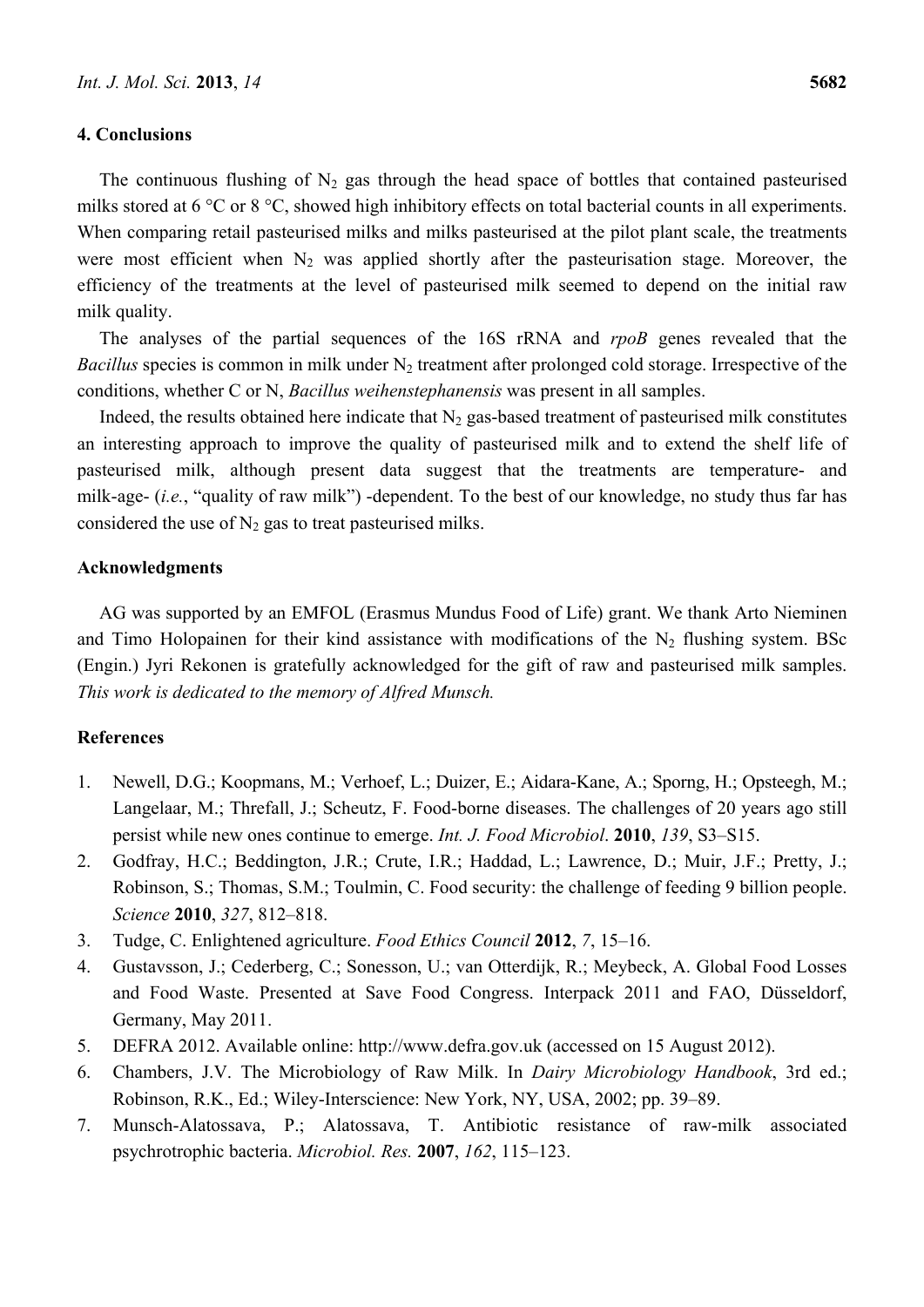- 8. Munsch-Alatossava, P.; Gauchi, J.P.; Chamlagain, B.; Alatossava, T. Trends of antibiotic resistance in mesophilic and psychrotrophic bacterial populations during cold storage of raw milk. *ISRN Microbiol.* **2012**, *2012*, doi:10.5402/2012/918208.
- 9. Munsch-Alatossava, P.; Ikonen, V.; Alatossava, T.; Gauchi, J.P. Trends of Antibiotic Resistance (AR) in Mesophilic and Psychrotrophic Bacterial Populations During Cold Storage of Raw Milk, Produced by Organic and Conventional Farming Systems. In *Antibiotic Resistant Bacteria, A Continuous Challenge in the New Millenium*; Pana, M., Ed.; Intech: Rijeka, Croatia, 2012; pp. 105–124.
- 10. Meunier-Goddik, L.; Sandra, S. Pasteurised Milk Products. In *Encyclopedia of Dairy Sciences*; Roginski, H., Fuquay, J.W., Fox, P.F., Eds.; Academic Press: New York, NY, USA, 2002; Volume 3, pp. 1627–1637.
- 11. Olivier, S.P.; Jayarao, B.M.; Almeida, R.A. Foodborne pathogens in milk and the dairy farm environment: Food safety and public health implications. *Foodborne Pathog. Dis.* **2005**, *2*, 115–129.
- 12. U.S. Food and Drug Administration. Grade "A" Pasteurised milk ordinance (PMO), 2005. Available online: http://fda.gov/food/foodsafety/Product-SpecificInformation/MilkSafety/ (accessed on 15 August 2012).
- 13. Hillerton, J.E.; Berry, E.A. Quality of the milk supply: European regulations versus practice. NMC Annual meeting Proceedings 2004. Available online: http://nmconline.org/articles/ qualityeuro.pdf (accessed on 15 August 2012).
- 14. Ranieri, M.L.; Huck, J.R.; Sonnen, M.; Barbano, D.M.; Boor, K.J. High temperature, short time pasteurization temperatures inversely affect bacterial numbers during refrigerated storage of pasteurised fluid milk. *J. Dairy Sci.* **2012**, *92*, 4823–4832.
- 15. Petrus, R.R.; Loiola, C.G.; Oliveira, C.A.F. Microbiological shelf life of pasteurised milk in bottle and pouch. *J. Food Sci.* **2009**, *75*, M36–M40.
- 16. Ranieri, M.L.; Boor, K.J. Short communication: Bacterial ecology of high temperature, short time pasteurized milk processed in the United States. *J. Dairy Sci*. **2009**, *92*, 4833–4840.
- 17. Ivy, R.A.; Ranieri, M.L.; Martin, N.H.; Den Bakker, H.C.; Xavier, B.M.; Wiedmann, M.; Boor, K.J. Identification and characterization of psychrotolerant sporeformers associated with fluid milk production and processing. *Appl. Environ. Microbiol*. **2012**, *78*, 1853–1864.
- 18. Huck, J.R.; Sonne, M.; Boor, K.J. Tracking heat-resistant, cold thriving fluid milk spoilage bacteria from farm to packaged product. *J. Dairy Sci*. **2009**, *91*, 1218–1228.
- 19. Silliker, J.H.; Wolfe, S.K. Microbiological safety considerations in controlled-atmosphere storage of meats. *Food Technol*. **1980**, *34*, 59–63.
- 20. King, J.S.; Mabbitt, L.A. Preservation of raw milk by the addition of carbon dioxide. *J. Dairy Res*. **1982**, *49*, 439–447.
- 21. Hotchkiss, J.H.; Lee, E. Extending the shelf life of dairy products with dissolved carbon dioxide. *Eur. Dairy Mag.* **1996**, *8*, 1–19.
- 22. Ruas-Madieodo, P.; Bada-Gancedo, J.C.; Fernandez-Garcia, E.; Gonzalez de Lano, D.; de Los Reyes-Gavilan, C.G. Preservation of the microbiological and biochemical quality of raw milk by carbon dioxide addition: A pilot- scale study. *J. Food Prot*. **1996**, *59*, 502–508.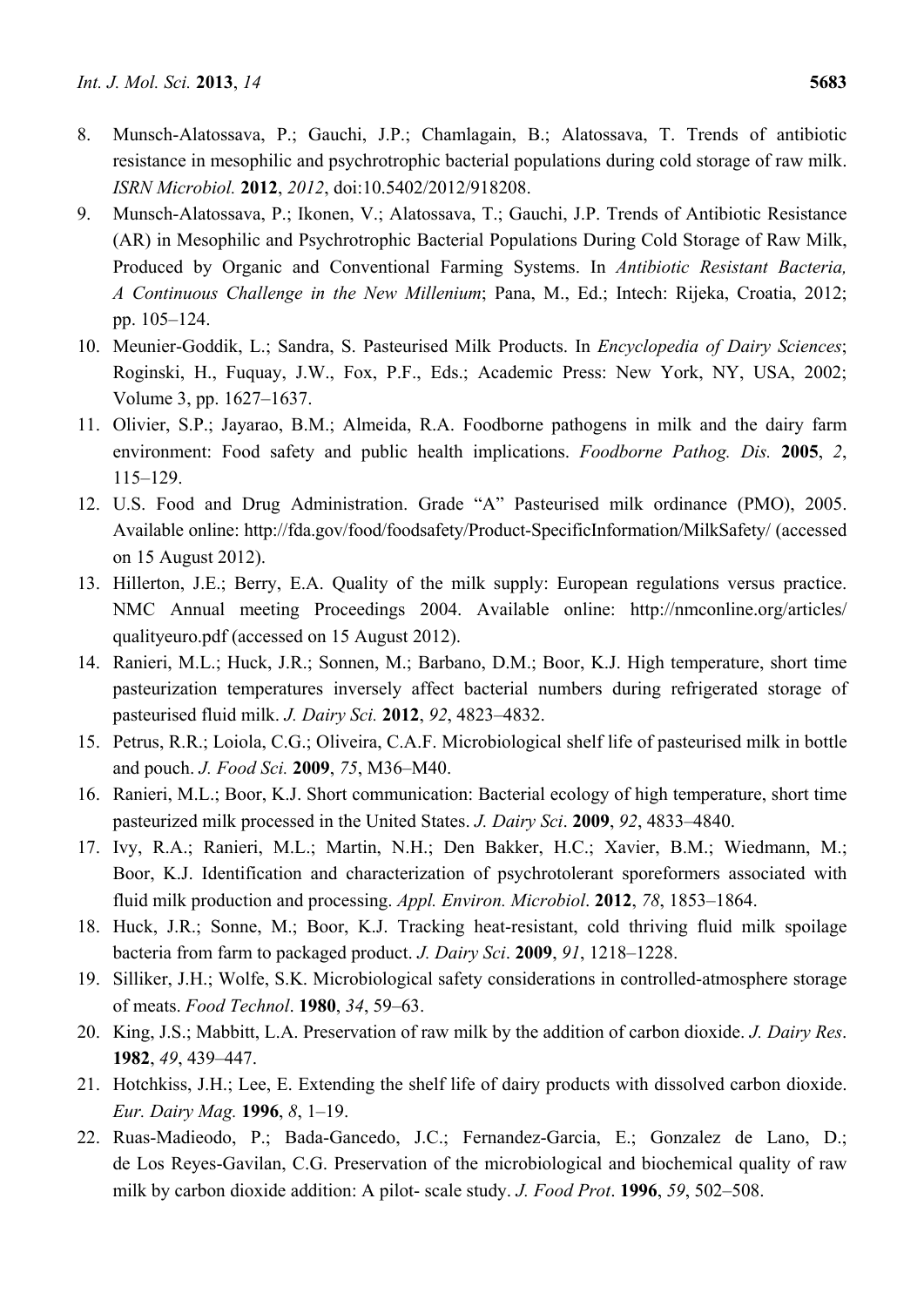- 23. Rajagopal, M.; Werner, B.G.; Hotchkiss, J.H. Low pressure  $CO<sub>2</sub>$  storage of raw milk: Microbiological effects. *J. Dairy Sci*. **2005**, *88*, 3130–3138.
- 24. Dechemi, S.; Benjelloun, H.; Lebeault, J.M. Effect of modified atmospheres on the growth and extracellular enzymes of psychrotrophs in raw milk. *Eng. Life Sci.* **2005**, *5*, 350–356.
- 25. Murray, S.K.; Kwan, K.K.H.; Skura, B.J.; Mc Kellar, R.C. Effect of nitrogen flushing on the production of proteinase by psychrotrophic bacteria in raw milk. *J. Food Sci.* **1983**, *48*, 1166–1169.
- 26. Munsch-Alatossava, P.; Gursoy, O.; Alatossava, T. Exclusion of phospholipases (PLs)-producing bacteria in raw milk flushed with nitrogen gas (N2). *Microbiol. Res*. **2010**, *165*, 61–65.
- 27. Munsch-Alatossava, P.; Gursoy, O.; Alatossava, T. Potential of nitrogen gas  $(N_2)$  to control psychrotrophs and mesophiles in raw milk. *Microbiol. Res*. **2010**, *165*, 122–132.
- 28. Munsch-Alatossava, P.; Gursoy, O.; Alatossava, T. Improved storage of cold raw milk by continuous flushing of N<sub>2</sub> gas separated from compressed air: A pilot scale study. *J. Food Process. Technol.* **2011**, *1*, 101. doi:10.4172/2157-7110.1000101.
- 29. Munsch-Alatossava, P.; Alatossava, T. Controlled Atmosphere-based Improved Storage of Cold Raw Milk: Potential of N<sub>2</sub> Gas. In *Food Storage*; Cohen, G.E., Levin, C.M., Eds.; Nova Science Publishers, Inc.: New York, NY, USA, 2011; pp. 99–116.
- 30. Munsch-Alatossava, P.; Ghafar, A.; Gursoy, O.; Alatossava, T. Changes in bacterial populations present in raw and pasteurised milks under  $N_2$  gas flushing, to be submitted for publication.
- 31. Berge, O.; Guinebretière, M.H.; Achouak, W.; Normand, P.; Heulin, T. *Paenibacillus graminis*  sp. nov. and *Paenibacillus odorifer* sp. nov, isolated from plant roots, soil and food. *Int. J Syst. Evol. Microbiol.* **2002**, *52*, 607–616.
- 32. Da Mota, F.F.; Gomes, E.A.; Paiva, E.; Rosado, A.S.; Seldin, L. Use of *rpoB* gene analysis for identification of nitrogen-fixing *Paenibacillus* species as an alternative to the 16S rRNA gene. *Lett. Appl. Microbiol.* **2004**, *39*, 34–40.
- 33. Lechner, S.; Mayr, R.; Francis, K.P.; Prüβ, B.M.; Kaplan, T.; Wieβner-Gunkel, E.; Stewart, G.S.A.B.; Scherer, S. *Bacillus weihenstephanensis* sp. nov. is a new psychrotolerant species of the *Bacillus cereus* group. *Int. J. Syst. Bacteriol*. **1998**, *48*, 1373–1382.
- 34. Réjasse, A.; Gilois, N.; Barbosa, I.; Huillet, E.; Bevilacqua, C.; Tran, S.; Ramarao, N.; Stenfors Arnesen, L.P.; Sanchis, V. Temperature-dependent production of various PlcR-controlled virulence factors in *Bacillus weihenstephanensis* strain KBAB4. *Appl. Environ. Microbiol.* **2012**, *78*, 2553–2561.
- 35. Schmiel, D.H.; Miller, V.L. Bacterial phospholipases and pathogenesis. *Microbes Infect*. **1999**, *1*, 1103–1112.
- 36. Dogan, B.; Boor, K.J. Genetic diversity and spoilage potentials among *Pseudomonas* spp. isolated from fluid milk products and dairy processing plants. *Appl. Environ. Microbiol*. **2003**, *69*, 130–138.
- 37. Munsch-Alatossava, P.; Alatossava, T. Phenotypic characterization of raw-milk associated psychrotrophic bacteria. *Microbiol. Res.* **2006**, *161*, 334–346.
- 38. Ogier, J.C.; Son, O.; Gruss, A.; Tailliez, P.; Delacroix-Buchet, A. Identification of the bacterial microflora in dairy products by temporal temperature gradient gel electrophoresis. *Appl. Environ. Microbiol.* **2002**, *68*, 3691–3701.